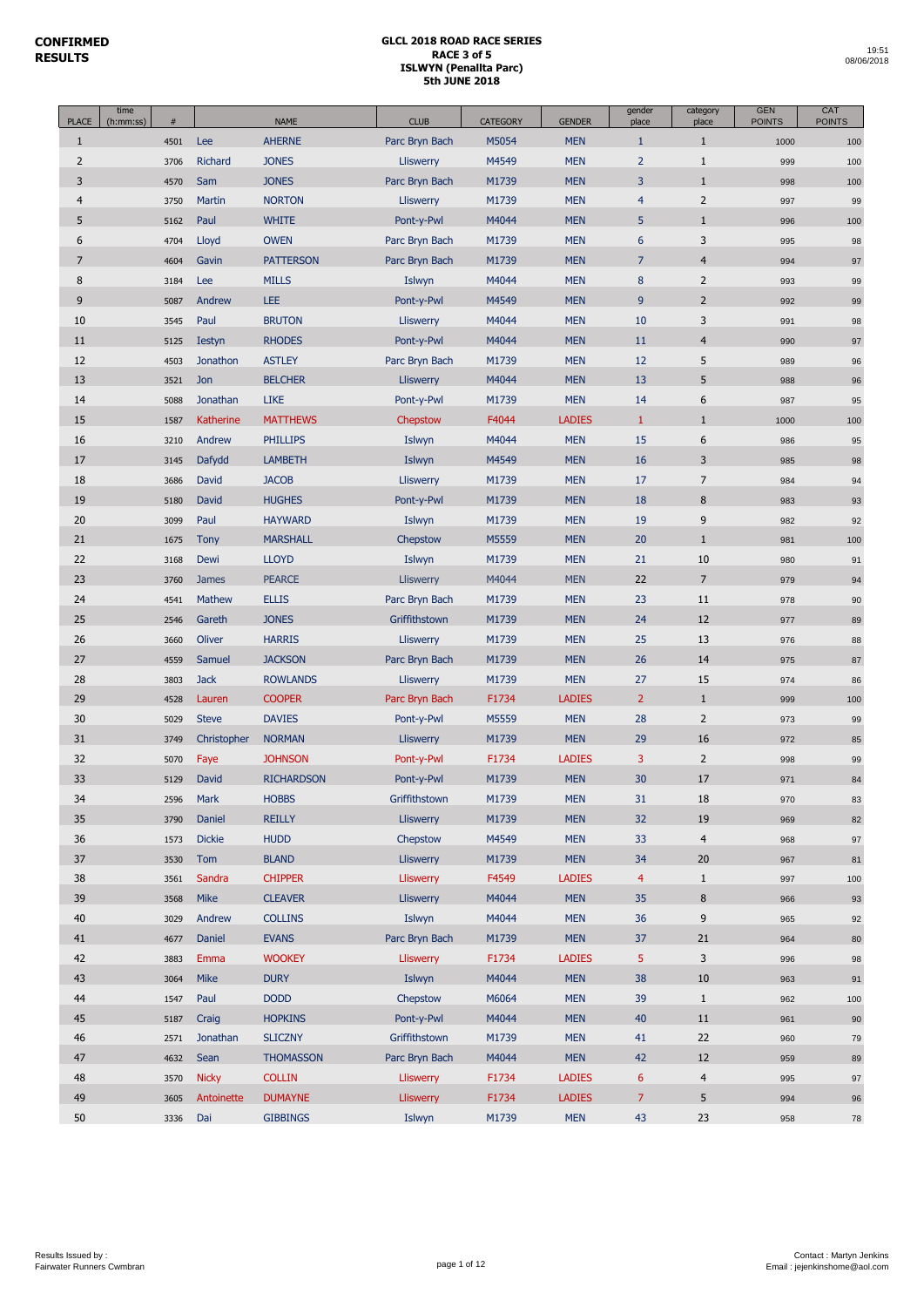ſ

| <b>KENT</b><br>Parc Bryn Bach<br>M1739<br><b>MEN</b><br>44<br>24<br>51<br>Ian<br>4573<br>957<br>$77 \,$<br>45<br>25<br>52<br>Richard<br><b>SHEEHY</b><br>Parc Bryn Bach<br>M1739<br><b>MEN</b><br>4618<br>956<br>76<br>53<br><b>Niki</b><br>F5054<br><b>LADIES</b><br>8<br>$\mathbf{1}$<br><b>MORGAN</b><br>Chepstow<br>1594<br>993<br>100<br>54<br>M4549<br><b>MEN</b><br>46<br>5<br>4059<br><b>MASTERS</b><br>Monmouth<br>955<br><b>Jeremy</b><br>96<br>26<br>55<br><b>DAVIES</b><br>M1739<br><b>MEN</b><br>47<br>Lliswerry<br>3591<br>Owen<br>954<br>75<br>3<br><b>HARTNELL</b><br>M5559<br><b>MEN</b><br>48<br>56<br>Parc Bryn Bach<br>4673<br>Haydn<br>953<br>98<br><b>MEN</b><br>49<br>27<br>57<br>Richard<br>PRICE(JNR)<br>Parc Bryn Bach<br>M1739<br>4612<br>952<br>74<br>58<br>M4044<br>50<br>13<br>Daniel<br>LANE<br>Lliswerry<br><b>MEN</b><br>3717<br>951<br>88<br>$\overline{2}$<br>59<br>5182<br>Adrian<br><b>MURKIN</b><br>Pont-y-Pwl<br>M5054<br><b>MEN</b><br>51<br>950<br>99<br>60<br>M1739<br><b>MEN</b><br>52<br>28<br>Gareth<br><b>DAVIES</b><br>Pont-y-Pwl<br>5028<br>949<br>73<br><b>BURNS</b><br>M1739<br><b>MEN</b><br>53<br>29<br>61<br>2006<br>Simon<br>Fairwater<br>948<br>72<br>$\mathbf 2$<br><b>LLOYD</b><br>M6064<br><b>MEN</b><br>54<br>62<br><b>Neil</b><br>Parc Bryn Bach<br>4586<br>947<br>99<br>M4044<br><b>MEN</b><br>55<br>14<br>63<br>3688<br><b>Keith</b><br><b>JAMES</b><br>Lliswerry<br>946<br>87<br><b>MEN</b><br>56<br>30<br>64<br><b>Steve</b><br><b>PEMBERTON</b><br>Lliswerry<br>M1739<br>3761<br>945<br>71<br>65<br><b>MEN</b><br>57<br>31<br><b>MOLLEKIN</b><br>Pont-y-Pwl<br>M1739<br>5095<br><b>Thomas</b><br>944<br>70<br>66<br>Martin<br><b>JONES</b><br>Islwyn<br>M4044<br><b>MEN</b><br>58<br>15<br>3134<br>943<br>86<br>67<br><b>STANDING</b><br>M1739<br><b>MEN</b><br>59<br>32<br>David<br>Fairwater<br>2073<br>942<br>69<br>60<br>33<br>68<br>Ethan<br><b>SAYCE</b><br>Parc Bryn Bach<br>M1739<br><b>MEN</b><br>4617<br>941<br>68<br>69<br><b>ROBERTS</b><br>M4044<br><b>MEN</b><br>61<br>16<br><b>Shane</b><br>Parc Bryn Bach<br>4616<br>940<br>85<br><b>MEN</b><br>62<br>34<br>70<br>1642<br><b>Mark</b><br><b>BURBIDGE</b><br>Chepstow<br>M1739<br>939<br>67<br>9<br>6<br>71<br><b>LADIES</b><br><b>Danielle</b><br><b>PHILLIPS</b><br>Pont-y-Pwl<br>F1734<br>5189<br>992<br>95<br>72<br><b>JUKES</b><br>F4549<br><b>LADIES</b><br>10<br>$\overline{2}$<br><b>Nicola</b><br>Parc Bryn Bach<br>4571<br>991<br>99<br>73<br><b>MEN</b><br>63<br>17<br>4700<br><b>Nick</b><br><b>CHARD</b><br>Parc Bryn Bach<br>M4044<br>938<br>84<br>74<br><b>BELL</b><br>F4044<br><b>LADIES</b><br>$\overline{2}$<br>Sarah<br>11<br>1515<br>Chepstow<br>990<br>99<br>75<br><b>ROBERTS</b><br><b>MEN</b><br>64<br>35<br>1143<br>Iwan<br>Caerleon<br>M1739<br>937<br>66<br>6<br>76<br>LANE<br>M4549<br><b>MEN</b><br>65<br><b>Steve</b><br>Islwyn<br>3149<br>936<br>95<br>77<br><b>LIKE</b><br>F1734<br><b>LADIES</b><br>12<br>$\overline{7}$<br>5089<br>Harri<br>Pont-y-Pwl<br>989<br>94<br>$\,8\,$<br>78<br><b>WAKLEY</b><br><b>Jade</b><br>Caerleon<br>F1734<br><b>LADIES</b><br>13<br>1135<br>988<br>93<br>79<br><b>MEN</b><br>66<br>3<br><b>BOYLE</b><br>Chepstow<br>M5054<br>1519<br><b>James</b><br>935<br>98<br>80<br><b>SMITH</b><br>Monmouth<br>M4044<br><b>MEN</b><br>67<br>18<br>4083<br>George<br>934<br>83<br>19<br>81<br><b>GOODWIN</b><br>M4044<br><b>MEN</b><br>68<br>Chris<br>1676<br>Chepstow<br>933<br>82<br>82<br><b>OWEN</b><br>Chepstow<br>M6569<br><b>MEN</b><br>69<br>$\mathbf{1}$<br>1602<br>Stephen<br>932<br>100<br>83<br><b>EVANS</b><br>M4549<br><b>MEN</b><br>70<br>$\overline{7}$<br><b>Brian</b><br>Monmouth<br>4028<br>931<br>94<br>M4549<br>84<br><b>MULCAHY</b><br>Caerleon<br><b>MEN</b><br>8<br><b>Matthew</b><br>71<br>1086<br>930<br>93<br><b>MEN</b><br>72<br>9<br>85<br><b>WAREHAM</b><br>Islwyn<br>M4549<br>3283<br><b>Russell</b><br>929<br>92<br>86<br>Lliswerry<br>F3539<br><b>LADIES</b><br>14<br>$\mathbf{1}$<br>Rebecca<br><b>ROTHWELL</b><br>3802<br>987<br>100<br>87<br>$\overline{4}$<br><b>Kim</b><br><b>WEHDEN</b><br>Islwyn<br>M5559<br><b>MEN</b><br>73<br>3290<br>928<br>$97\,$<br>88<br>Matthew<br>Parc Bryn Bach<br>M1739<br><b>MEN</b><br><b>TRINDER</b><br>74<br>36<br>4633<br>927<br>65<br>Heather<br><b>Usk</b><br>F4549<br><b>LADIES</b><br>3<br>89<br><b>GRAZ</b><br>15<br>5526<br>986<br>98<br>90<br><b>CASWELL</b><br>Parc Bryn Bach<br>M4044<br><b>MEN</b><br>75<br>$20\,$<br>Damian<br>4520<br>926<br>81<br><b>DUNN</b><br><b>MEN</b><br>91<br>4026<br>Mark<br>Monmouth<br>M5054<br>76<br>$\overline{4}$<br>925<br>97<br><b>HARTWELL</b><br>F4549<br><b>LADIES</b><br>16<br>$\overline{4}$<br>92<br><b>Jackie</b><br>Islwyn<br>3331<br>985<br>97<br>93<br>M4549<br><b>MEN</b><br>77<br>10<br>Matthew<br><b>LAWSON</b><br>Chepstow<br>1580<br>924<br>91<br>94<br>5<br>Clare<br><b>CORTEN</b><br>Lliswerry<br>F4549<br><b>LADIES</b><br>17<br>3907<br>984<br>96<br>95<br>37<br>Chris<br><b>BAKER</b><br>Fairwater<br>M1739<br><b>MEN</b><br>78<br>2002<br>923<br>64<br>96<br><b>COOK</b><br>38<br>4525<br>Darryl<br>Parc Bryn Bach<br>M1739<br><b>MEN</b><br>79<br>922<br>63<br>97<br><b>PRITCHARD</b><br>Caerleon<br>M4044<br><b>MEN</b><br>21<br>80<br>1100<br>Jason<br>921<br>80<br>M4549<br>$11\,$<br>98<br>4507<br><b>Neil</b><br><b>BEYNON</b><br>Parc Bryn Bach<br><b>MEN</b><br>81<br>920<br>90<br>99<br>Luke<br>Islwyn<br>M4044<br><b>MEN</b><br>82<br>22<br>3111<br><b>HURLEY</b><br>919<br>79<br>100<br><b>PERKINS</b><br>Lliswerry<br><b>MEN</b><br>83<br>39<br>3889<br>Gavin<br>M1739<br>918<br>62 | <b>PLACE</b> | time<br>(h:mm:ss) | $\#$ | <b>NAME</b> | <b>CLUB</b> | CATEGORY | <b>GENDER</b> | gender<br>place | category<br>place | <b>GEN</b><br><b>POINTS</b> | CAT<br><b>POINTS</b> |
|-------------------------------------------------------------------------------------------------------------------------------------------------------------------------------------------------------------------------------------------------------------------------------------------------------------------------------------------------------------------------------------------------------------------------------------------------------------------------------------------------------------------------------------------------------------------------------------------------------------------------------------------------------------------------------------------------------------------------------------------------------------------------------------------------------------------------------------------------------------------------------------------------------------------------------------------------------------------------------------------------------------------------------------------------------------------------------------------------------------------------------------------------------------------------------------------------------------------------------------------------------------------------------------------------------------------------------------------------------------------------------------------------------------------------------------------------------------------------------------------------------------------------------------------------------------------------------------------------------------------------------------------------------------------------------------------------------------------------------------------------------------------------------------------------------------------------------------------------------------------------------------------------------------------------------------------------------------------------------------------------------------------------------------------------------------------------------------------------------------------------------------------------------------------------------------------------------------------------------------------------------------------------------------------------------------------------------------------------------------------------------------------------------------------------------------------------------------------------------------------------------------------------------------------------------------------------------------------------------------------------------------------------------------------------------------------------------------------------------------------------------------------------------------------------------------------------------------------------------------------------------------------------------------------------------------------------------------------------------------------------------------------------------------------------------------------------------------------------------------------------------------------------------------------------------------------------------------------------------------------------------------------------------------------------------------------------------------------------------------------------------------------------------------------------------------------------------------------------------------------------------------------------------------------------------------------------------------------------------------------------------------------------------------------------------------------------------------------------------------------------------------------------------------------------------------------------------------------------------------------------------------------------------------------------------------------------------------------------------------------------------------------------------------------------------------------------------------------------------------------------------------------------------------------------------------------------------------------------------------------------------------------------------------------------------------------------------------------------------------------------------------------------------------------------------------------------------------------------------------------------------------------------------------------------------------------------------------------------------------------------------------------------------------------------------------------------------------------------------------------------------------------------------------------------------------------------------------------------------------------------------------------------------------------------------------------------------------------------------------------------------------------------------------------------------------------------------------------------------------------------------------------------------------------------------------------------------------------------------------------------------------------------------------------------------------------------------------------------------------------------------------------------------------------------------------------------------------------------------------------------------------------------------------------------------------------------------------------------------------------------------|--------------|-------------------|------|-------------|-------------|----------|---------------|-----------------|-------------------|-----------------------------|----------------------|
|                                                                                                                                                                                                                                                                                                                                                                                                                                                                                                                                                                                                                                                                                                                                                                                                                                                                                                                                                                                                                                                                                                                                                                                                                                                                                                                                                                                                                                                                                                                                                                                                                                                                                                                                                                                                                                                                                                                                                                                                                                                                                                                                                                                                                                                                                                                                                                                                                                                                                                                                                                                                                                                                                                                                                                                                                                                                                                                                                                                                                                                                                                                                                                                                                                                                                                                                                                                                                                                                                                                                                                                                                                                                                                                                                                                                                                                                                                                                                                                                                                                                                                                                                                                                                                                                                                                                                                                                                                                                                                                                                                                                                                                                                                                                                                                                                                                                                                                                                                                                                                                                                                                                                                                                                                                                                                                                                                                                                                                                                                                                                                                                                               |              |                   |      |             |             |          |               |                 |                   |                             |                      |
|                                                                                                                                                                                                                                                                                                                                                                                                                                                                                                                                                                                                                                                                                                                                                                                                                                                                                                                                                                                                                                                                                                                                                                                                                                                                                                                                                                                                                                                                                                                                                                                                                                                                                                                                                                                                                                                                                                                                                                                                                                                                                                                                                                                                                                                                                                                                                                                                                                                                                                                                                                                                                                                                                                                                                                                                                                                                                                                                                                                                                                                                                                                                                                                                                                                                                                                                                                                                                                                                                                                                                                                                                                                                                                                                                                                                                                                                                                                                                                                                                                                                                                                                                                                                                                                                                                                                                                                                                                                                                                                                                                                                                                                                                                                                                                                                                                                                                                                                                                                                                                                                                                                                                                                                                                                                                                                                                                                                                                                                                                                                                                                                                               |              |                   |      |             |             |          |               |                 |                   |                             |                      |
|                                                                                                                                                                                                                                                                                                                                                                                                                                                                                                                                                                                                                                                                                                                                                                                                                                                                                                                                                                                                                                                                                                                                                                                                                                                                                                                                                                                                                                                                                                                                                                                                                                                                                                                                                                                                                                                                                                                                                                                                                                                                                                                                                                                                                                                                                                                                                                                                                                                                                                                                                                                                                                                                                                                                                                                                                                                                                                                                                                                                                                                                                                                                                                                                                                                                                                                                                                                                                                                                                                                                                                                                                                                                                                                                                                                                                                                                                                                                                                                                                                                                                                                                                                                                                                                                                                                                                                                                                                                                                                                                                                                                                                                                                                                                                                                                                                                                                                                                                                                                                                                                                                                                                                                                                                                                                                                                                                                                                                                                                                                                                                                                                               |              |                   |      |             |             |          |               |                 |                   |                             |                      |
|                                                                                                                                                                                                                                                                                                                                                                                                                                                                                                                                                                                                                                                                                                                                                                                                                                                                                                                                                                                                                                                                                                                                                                                                                                                                                                                                                                                                                                                                                                                                                                                                                                                                                                                                                                                                                                                                                                                                                                                                                                                                                                                                                                                                                                                                                                                                                                                                                                                                                                                                                                                                                                                                                                                                                                                                                                                                                                                                                                                                                                                                                                                                                                                                                                                                                                                                                                                                                                                                                                                                                                                                                                                                                                                                                                                                                                                                                                                                                                                                                                                                                                                                                                                                                                                                                                                                                                                                                                                                                                                                                                                                                                                                                                                                                                                                                                                                                                                                                                                                                                                                                                                                                                                                                                                                                                                                                                                                                                                                                                                                                                                                                               |              |                   |      |             |             |          |               |                 |                   |                             |                      |
|                                                                                                                                                                                                                                                                                                                                                                                                                                                                                                                                                                                                                                                                                                                                                                                                                                                                                                                                                                                                                                                                                                                                                                                                                                                                                                                                                                                                                                                                                                                                                                                                                                                                                                                                                                                                                                                                                                                                                                                                                                                                                                                                                                                                                                                                                                                                                                                                                                                                                                                                                                                                                                                                                                                                                                                                                                                                                                                                                                                                                                                                                                                                                                                                                                                                                                                                                                                                                                                                                                                                                                                                                                                                                                                                                                                                                                                                                                                                                                                                                                                                                                                                                                                                                                                                                                                                                                                                                                                                                                                                                                                                                                                                                                                                                                                                                                                                                                                                                                                                                                                                                                                                                                                                                                                                                                                                                                                                                                                                                                                                                                                                                               |              |                   |      |             |             |          |               |                 |                   |                             |                      |
|                                                                                                                                                                                                                                                                                                                                                                                                                                                                                                                                                                                                                                                                                                                                                                                                                                                                                                                                                                                                                                                                                                                                                                                                                                                                                                                                                                                                                                                                                                                                                                                                                                                                                                                                                                                                                                                                                                                                                                                                                                                                                                                                                                                                                                                                                                                                                                                                                                                                                                                                                                                                                                                                                                                                                                                                                                                                                                                                                                                                                                                                                                                                                                                                                                                                                                                                                                                                                                                                                                                                                                                                                                                                                                                                                                                                                                                                                                                                                                                                                                                                                                                                                                                                                                                                                                                                                                                                                                                                                                                                                                                                                                                                                                                                                                                                                                                                                                                                                                                                                                                                                                                                                                                                                                                                                                                                                                                                                                                                                                                                                                                                                               |              |                   |      |             |             |          |               |                 |                   |                             |                      |
|                                                                                                                                                                                                                                                                                                                                                                                                                                                                                                                                                                                                                                                                                                                                                                                                                                                                                                                                                                                                                                                                                                                                                                                                                                                                                                                                                                                                                                                                                                                                                                                                                                                                                                                                                                                                                                                                                                                                                                                                                                                                                                                                                                                                                                                                                                                                                                                                                                                                                                                                                                                                                                                                                                                                                                                                                                                                                                                                                                                                                                                                                                                                                                                                                                                                                                                                                                                                                                                                                                                                                                                                                                                                                                                                                                                                                                                                                                                                                                                                                                                                                                                                                                                                                                                                                                                                                                                                                                                                                                                                                                                                                                                                                                                                                                                                                                                                                                                                                                                                                                                                                                                                                                                                                                                                                                                                                                                                                                                                                                                                                                                                                               |              |                   |      |             |             |          |               |                 |                   |                             |                      |
|                                                                                                                                                                                                                                                                                                                                                                                                                                                                                                                                                                                                                                                                                                                                                                                                                                                                                                                                                                                                                                                                                                                                                                                                                                                                                                                                                                                                                                                                                                                                                                                                                                                                                                                                                                                                                                                                                                                                                                                                                                                                                                                                                                                                                                                                                                                                                                                                                                                                                                                                                                                                                                                                                                                                                                                                                                                                                                                                                                                                                                                                                                                                                                                                                                                                                                                                                                                                                                                                                                                                                                                                                                                                                                                                                                                                                                                                                                                                                                                                                                                                                                                                                                                                                                                                                                                                                                                                                                                                                                                                                                                                                                                                                                                                                                                                                                                                                                                                                                                                                                                                                                                                                                                                                                                                                                                                                                                                                                                                                                                                                                                                                               |              |                   |      |             |             |          |               |                 |                   |                             |                      |
|                                                                                                                                                                                                                                                                                                                                                                                                                                                                                                                                                                                                                                                                                                                                                                                                                                                                                                                                                                                                                                                                                                                                                                                                                                                                                                                                                                                                                                                                                                                                                                                                                                                                                                                                                                                                                                                                                                                                                                                                                                                                                                                                                                                                                                                                                                                                                                                                                                                                                                                                                                                                                                                                                                                                                                                                                                                                                                                                                                                                                                                                                                                                                                                                                                                                                                                                                                                                                                                                                                                                                                                                                                                                                                                                                                                                                                                                                                                                                                                                                                                                                                                                                                                                                                                                                                                                                                                                                                                                                                                                                                                                                                                                                                                                                                                                                                                                                                                                                                                                                                                                                                                                                                                                                                                                                                                                                                                                                                                                                                                                                                                                                               |              |                   |      |             |             |          |               |                 |                   |                             |                      |
|                                                                                                                                                                                                                                                                                                                                                                                                                                                                                                                                                                                                                                                                                                                                                                                                                                                                                                                                                                                                                                                                                                                                                                                                                                                                                                                                                                                                                                                                                                                                                                                                                                                                                                                                                                                                                                                                                                                                                                                                                                                                                                                                                                                                                                                                                                                                                                                                                                                                                                                                                                                                                                                                                                                                                                                                                                                                                                                                                                                                                                                                                                                                                                                                                                                                                                                                                                                                                                                                                                                                                                                                                                                                                                                                                                                                                                                                                                                                                                                                                                                                                                                                                                                                                                                                                                                                                                                                                                                                                                                                                                                                                                                                                                                                                                                                                                                                                                                                                                                                                                                                                                                                                                                                                                                                                                                                                                                                                                                                                                                                                                                                                               |              |                   |      |             |             |          |               |                 |                   |                             |                      |
|                                                                                                                                                                                                                                                                                                                                                                                                                                                                                                                                                                                                                                                                                                                                                                                                                                                                                                                                                                                                                                                                                                                                                                                                                                                                                                                                                                                                                                                                                                                                                                                                                                                                                                                                                                                                                                                                                                                                                                                                                                                                                                                                                                                                                                                                                                                                                                                                                                                                                                                                                                                                                                                                                                                                                                                                                                                                                                                                                                                                                                                                                                                                                                                                                                                                                                                                                                                                                                                                                                                                                                                                                                                                                                                                                                                                                                                                                                                                                                                                                                                                                                                                                                                                                                                                                                                                                                                                                                                                                                                                                                                                                                                                                                                                                                                                                                                                                                                                                                                                                                                                                                                                                                                                                                                                                                                                                                                                                                                                                                                                                                                                                               |              |                   |      |             |             |          |               |                 |                   |                             |                      |
|                                                                                                                                                                                                                                                                                                                                                                                                                                                                                                                                                                                                                                                                                                                                                                                                                                                                                                                                                                                                                                                                                                                                                                                                                                                                                                                                                                                                                                                                                                                                                                                                                                                                                                                                                                                                                                                                                                                                                                                                                                                                                                                                                                                                                                                                                                                                                                                                                                                                                                                                                                                                                                                                                                                                                                                                                                                                                                                                                                                                                                                                                                                                                                                                                                                                                                                                                                                                                                                                                                                                                                                                                                                                                                                                                                                                                                                                                                                                                                                                                                                                                                                                                                                                                                                                                                                                                                                                                                                                                                                                                                                                                                                                                                                                                                                                                                                                                                                                                                                                                                                                                                                                                                                                                                                                                                                                                                                                                                                                                                                                                                                                                               |              |                   |      |             |             |          |               |                 |                   |                             |                      |
|                                                                                                                                                                                                                                                                                                                                                                                                                                                                                                                                                                                                                                                                                                                                                                                                                                                                                                                                                                                                                                                                                                                                                                                                                                                                                                                                                                                                                                                                                                                                                                                                                                                                                                                                                                                                                                                                                                                                                                                                                                                                                                                                                                                                                                                                                                                                                                                                                                                                                                                                                                                                                                                                                                                                                                                                                                                                                                                                                                                                                                                                                                                                                                                                                                                                                                                                                                                                                                                                                                                                                                                                                                                                                                                                                                                                                                                                                                                                                                                                                                                                                                                                                                                                                                                                                                                                                                                                                                                                                                                                                                                                                                                                                                                                                                                                                                                                                                                                                                                                                                                                                                                                                                                                                                                                                                                                                                                                                                                                                                                                                                                                                               |              |                   |      |             |             |          |               |                 |                   |                             |                      |
|                                                                                                                                                                                                                                                                                                                                                                                                                                                                                                                                                                                                                                                                                                                                                                                                                                                                                                                                                                                                                                                                                                                                                                                                                                                                                                                                                                                                                                                                                                                                                                                                                                                                                                                                                                                                                                                                                                                                                                                                                                                                                                                                                                                                                                                                                                                                                                                                                                                                                                                                                                                                                                                                                                                                                                                                                                                                                                                                                                                                                                                                                                                                                                                                                                                                                                                                                                                                                                                                                                                                                                                                                                                                                                                                                                                                                                                                                                                                                                                                                                                                                                                                                                                                                                                                                                                                                                                                                                                                                                                                                                                                                                                                                                                                                                                                                                                                                                                                                                                                                                                                                                                                                                                                                                                                                                                                                                                                                                                                                                                                                                                                                               |              |                   |      |             |             |          |               |                 |                   |                             |                      |
|                                                                                                                                                                                                                                                                                                                                                                                                                                                                                                                                                                                                                                                                                                                                                                                                                                                                                                                                                                                                                                                                                                                                                                                                                                                                                                                                                                                                                                                                                                                                                                                                                                                                                                                                                                                                                                                                                                                                                                                                                                                                                                                                                                                                                                                                                                                                                                                                                                                                                                                                                                                                                                                                                                                                                                                                                                                                                                                                                                                                                                                                                                                                                                                                                                                                                                                                                                                                                                                                                                                                                                                                                                                                                                                                                                                                                                                                                                                                                                                                                                                                                                                                                                                                                                                                                                                                                                                                                                                                                                                                                                                                                                                                                                                                                                                                                                                                                                                                                                                                                                                                                                                                                                                                                                                                                                                                                                                                                                                                                                                                                                                                                               |              |                   |      |             |             |          |               |                 |                   |                             |                      |
|                                                                                                                                                                                                                                                                                                                                                                                                                                                                                                                                                                                                                                                                                                                                                                                                                                                                                                                                                                                                                                                                                                                                                                                                                                                                                                                                                                                                                                                                                                                                                                                                                                                                                                                                                                                                                                                                                                                                                                                                                                                                                                                                                                                                                                                                                                                                                                                                                                                                                                                                                                                                                                                                                                                                                                                                                                                                                                                                                                                                                                                                                                                                                                                                                                                                                                                                                                                                                                                                                                                                                                                                                                                                                                                                                                                                                                                                                                                                                                                                                                                                                                                                                                                                                                                                                                                                                                                                                                                                                                                                                                                                                                                                                                                                                                                                                                                                                                                                                                                                                                                                                                                                                                                                                                                                                                                                                                                                                                                                                                                                                                                                                               |              |                   |      |             |             |          |               |                 |                   |                             |                      |
|                                                                                                                                                                                                                                                                                                                                                                                                                                                                                                                                                                                                                                                                                                                                                                                                                                                                                                                                                                                                                                                                                                                                                                                                                                                                                                                                                                                                                                                                                                                                                                                                                                                                                                                                                                                                                                                                                                                                                                                                                                                                                                                                                                                                                                                                                                                                                                                                                                                                                                                                                                                                                                                                                                                                                                                                                                                                                                                                                                                                                                                                                                                                                                                                                                                                                                                                                                                                                                                                                                                                                                                                                                                                                                                                                                                                                                                                                                                                                                                                                                                                                                                                                                                                                                                                                                                                                                                                                                                                                                                                                                                                                                                                                                                                                                                                                                                                                                                                                                                                                                                                                                                                                                                                                                                                                                                                                                                                                                                                                                                                                                                                                               |              |                   |      |             |             |          |               |                 |                   |                             |                      |
|                                                                                                                                                                                                                                                                                                                                                                                                                                                                                                                                                                                                                                                                                                                                                                                                                                                                                                                                                                                                                                                                                                                                                                                                                                                                                                                                                                                                                                                                                                                                                                                                                                                                                                                                                                                                                                                                                                                                                                                                                                                                                                                                                                                                                                                                                                                                                                                                                                                                                                                                                                                                                                                                                                                                                                                                                                                                                                                                                                                                                                                                                                                                                                                                                                                                                                                                                                                                                                                                                                                                                                                                                                                                                                                                                                                                                                                                                                                                                                                                                                                                                                                                                                                                                                                                                                                                                                                                                                                                                                                                                                                                                                                                                                                                                                                                                                                                                                                                                                                                                                                                                                                                                                                                                                                                                                                                                                                                                                                                                                                                                                                                                               |              |                   |      |             |             |          |               |                 |                   |                             |                      |
|                                                                                                                                                                                                                                                                                                                                                                                                                                                                                                                                                                                                                                                                                                                                                                                                                                                                                                                                                                                                                                                                                                                                                                                                                                                                                                                                                                                                                                                                                                                                                                                                                                                                                                                                                                                                                                                                                                                                                                                                                                                                                                                                                                                                                                                                                                                                                                                                                                                                                                                                                                                                                                                                                                                                                                                                                                                                                                                                                                                                                                                                                                                                                                                                                                                                                                                                                                                                                                                                                                                                                                                                                                                                                                                                                                                                                                                                                                                                                                                                                                                                                                                                                                                                                                                                                                                                                                                                                                                                                                                                                                                                                                                                                                                                                                                                                                                                                                                                                                                                                                                                                                                                                                                                                                                                                                                                                                                                                                                                                                                                                                                                                               |              |                   |      |             |             |          |               |                 |                   |                             |                      |
|                                                                                                                                                                                                                                                                                                                                                                                                                                                                                                                                                                                                                                                                                                                                                                                                                                                                                                                                                                                                                                                                                                                                                                                                                                                                                                                                                                                                                                                                                                                                                                                                                                                                                                                                                                                                                                                                                                                                                                                                                                                                                                                                                                                                                                                                                                                                                                                                                                                                                                                                                                                                                                                                                                                                                                                                                                                                                                                                                                                                                                                                                                                                                                                                                                                                                                                                                                                                                                                                                                                                                                                                                                                                                                                                                                                                                                                                                                                                                                                                                                                                                                                                                                                                                                                                                                                                                                                                                                                                                                                                                                                                                                                                                                                                                                                                                                                                                                                                                                                                                                                                                                                                                                                                                                                                                                                                                                                                                                                                                                                                                                                                                               |              |                   |      |             |             |          |               |                 |                   |                             |                      |
|                                                                                                                                                                                                                                                                                                                                                                                                                                                                                                                                                                                                                                                                                                                                                                                                                                                                                                                                                                                                                                                                                                                                                                                                                                                                                                                                                                                                                                                                                                                                                                                                                                                                                                                                                                                                                                                                                                                                                                                                                                                                                                                                                                                                                                                                                                                                                                                                                                                                                                                                                                                                                                                                                                                                                                                                                                                                                                                                                                                                                                                                                                                                                                                                                                                                                                                                                                                                                                                                                                                                                                                                                                                                                                                                                                                                                                                                                                                                                                                                                                                                                                                                                                                                                                                                                                                                                                                                                                                                                                                                                                                                                                                                                                                                                                                                                                                                                                                                                                                                                                                                                                                                                                                                                                                                                                                                                                                                                                                                                                                                                                                                                               |              |                   |      |             |             |          |               |                 |                   |                             |                      |
|                                                                                                                                                                                                                                                                                                                                                                                                                                                                                                                                                                                                                                                                                                                                                                                                                                                                                                                                                                                                                                                                                                                                                                                                                                                                                                                                                                                                                                                                                                                                                                                                                                                                                                                                                                                                                                                                                                                                                                                                                                                                                                                                                                                                                                                                                                                                                                                                                                                                                                                                                                                                                                                                                                                                                                                                                                                                                                                                                                                                                                                                                                                                                                                                                                                                                                                                                                                                                                                                                                                                                                                                                                                                                                                                                                                                                                                                                                                                                                                                                                                                                                                                                                                                                                                                                                                                                                                                                                                                                                                                                                                                                                                                                                                                                                                                                                                                                                                                                                                                                                                                                                                                                                                                                                                                                                                                                                                                                                                                                                                                                                                                                               |              |                   |      |             |             |          |               |                 |                   |                             |                      |
|                                                                                                                                                                                                                                                                                                                                                                                                                                                                                                                                                                                                                                                                                                                                                                                                                                                                                                                                                                                                                                                                                                                                                                                                                                                                                                                                                                                                                                                                                                                                                                                                                                                                                                                                                                                                                                                                                                                                                                                                                                                                                                                                                                                                                                                                                                                                                                                                                                                                                                                                                                                                                                                                                                                                                                                                                                                                                                                                                                                                                                                                                                                                                                                                                                                                                                                                                                                                                                                                                                                                                                                                                                                                                                                                                                                                                                                                                                                                                                                                                                                                                                                                                                                                                                                                                                                                                                                                                                                                                                                                                                                                                                                                                                                                                                                                                                                                                                                                                                                                                                                                                                                                                                                                                                                                                                                                                                                                                                                                                                                                                                                                                               |              |                   |      |             |             |          |               |                 |                   |                             |                      |
|                                                                                                                                                                                                                                                                                                                                                                                                                                                                                                                                                                                                                                                                                                                                                                                                                                                                                                                                                                                                                                                                                                                                                                                                                                                                                                                                                                                                                                                                                                                                                                                                                                                                                                                                                                                                                                                                                                                                                                                                                                                                                                                                                                                                                                                                                                                                                                                                                                                                                                                                                                                                                                                                                                                                                                                                                                                                                                                                                                                                                                                                                                                                                                                                                                                                                                                                                                                                                                                                                                                                                                                                                                                                                                                                                                                                                                                                                                                                                                                                                                                                                                                                                                                                                                                                                                                                                                                                                                                                                                                                                                                                                                                                                                                                                                                                                                                                                                                                                                                                                                                                                                                                                                                                                                                                                                                                                                                                                                                                                                                                                                                                                               |              |                   |      |             |             |          |               |                 |                   |                             |                      |
|                                                                                                                                                                                                                                                                                                                                                                                                                                                                                                                                                                                                                                                                                                                                                                                                                                                                                                                                                                                                                                                                                                                                                                                                                                                                                                                                                                                                                                                                                                                                                                                                                                                                                                                                                                                                                                                                                                                                                                                                                                                                                                                                                                                                                                                                                                                                                                                                                                                                                                                                                                                                                                                                                                                                                                                                                                                                                                                                                                                                                                                                                                                                                                                                                                                                                                                                                                                                                                                                                                                                                                                                                                                                                                                                                                                                                                                                                                                                                                                                                                                                                                                                                                                                                                                                                                                                                                                                                                                                                                                                                                                                                                                                                                                                                                                                                                                                                                                                                                                                                                                                                                                                                                                                                                                                                                                                                                                                                                                                                                                                                                                                                               |              |                   |      |             |             |          |               |                 |                   |                             |                      |
|                                                                                                                                                                                                                                                                                                                                                                                                                                                                                                                                                                                                                                                                                                                                                                                                                                                                                                                                                                                                                                                                                                                                                                                                                                                                                                                                                                                                                                                                                                                                                                                                                                                                                                                                                                                                                                                                                                                                                                                                                                                                                                                                                                                                                                                                                                                                                                                                                                                                                                                                                                                                                                                                                                                                                                                                                                                                                                                                                                                                                                                                                                                                                                                                                                                                                                                                                                                                                                                                                                                                                                                                                                                                                                                                                                                                                                                                                                                                                                                                                                                                                                                                                                                                                                                                                                                                                                                                                                                                                                                                                                                                                                                                                                                                                                                                                                                                                                                                                                                                                                                                                                                                                                                                                                                                                                                                                                                                                                                                                                                                                                                                                               |              |                   |      |             |             |          |               |                 |                   |                             |                      |
|                                                                                                                                                                                                                                                                                                                                                                                                                                                                                                                                                                                                                                                                                                                                                                                                                                                                                                                                                                                                                                                                                                                                                                                                                                                                                                                                                                                                                                                                                                                                                                                                                                                                                                                                                                                                                                                                                                                                                                                                                                                                                                                                                                                                                                                                                                                                                                                                                                                                                                                                                                                                                                                                                                                                                                                                                                                                                                                                                                                                                                                                                                                                                                                                                                                                                                                                                                                                                                                                                                                                                                                                                                                                                                                                                                                                                                                                                                                                                                                                                                                                                                                                                                                                                                                                                                                                                                                                                                                                                                                                                                                                                                                                                                                                                                                                                                                                                                                                                                                                                                                                                                                                                                                                                                                                                                                                                                                                                                                                                                                                                                                                                               |              |                   |      |             |             |          |               |                 |                   |                             |                      |
|                                                                                                                                                                                                                                                                                                                                                                                                                                                                                                                                                                                                                                                                                                                                                                                                                                                                                                                                                                                                                                                                                                                                                                                                                                                                                                                                                                                                                                                                                                                                                                                                                                                                                                                                                                                                                                                                                                                                                                                                                                                                                                                                                                                                                                                                                                                                                                                                                                                                                                                                                                                                                                                                                                                                                                                                                                                                                                                                                                                                                                                                                                                                                                                                                                                                                                                                                                                                                                                                                                                                                                                                                                                                                                                                                                                                                                                                                                                                                                                                                                                                                                                                                                                                                                                                                                                                                                                                                                                                                                                                                                                                                                                                                                                                                                                                                                                                                                                                                                                                                                                                                                                                                                                                                                                                                                                                                                                                                                                                                                                                                                                                                               |              |                   |      |             |             |          |               |                 |                   |                             |                      |
|                                                                                                                                                                                                                                                                                                                                                                                                                                                                                                                                                                                                                                                                                                                                                                                                                                                                                                                                                                                                                                                                                                                                                                                                                                                                                                                                                                                                                                                                                                                                                                                                                                                                                                                                                                                                                                                                                                                                                                                                                                                                                                                                                                                                                                                                                                                                                                                                                                                                                                                                                                                                                                                                                                                                                                                                                                                                                                                                                                                                                                                                                                                                                                                                                                                                                                                                                                                                                                                                                                                                                                                                                                                                                                                                                                                                                                                                                                                                                                                                                                                                                                                                                                                                                                                                                                                                                                                                                                                                                                                                                                                                                                                                                                                                                                                                                                                                                                                                                                                                                                                                                                                                                                                                                                                                                                                                                                                                                                                                                                                                                                                                                               |              |                   |      |             |             |          |               |                 |                   |                             |                      |
|                                                                                                                                                                                                                                                                                                                                                                                                                                                                                                                                                                                                                                                                                                                                                                                                                                                                                                                                                                                                                                                                                                                                                                                                                                                                                                                                                                                                                                                                                                                                                                                                                                                                                                                                                                                                                                                                                                                                                                                                                                                                                                                                                                                                                                                                                                                                                                                                                                                                                                                                                                                                                                                                                                                                                                                                                                                                                                                                                                                                                                                                                                                                                                                                                                                                                                                                                                                                                                                                                                                                                                                                                                                                                                                                                                                                                                                                                                                                                                                                                                                                                                                                                                                                                                                                                                                                                                                                                                                                                                                                                                                                                                                                                                                                                                                                                                                                                                                                                                                                                                                                                                                                                                                                                                                                                                                                                                                                                                                                                                                                                                                                                               |              |                   |      |             |             |          |               |                 |                   |                             |                      |
|                                                                                                                                                                                                                                                                                                                                                                                                                                                                                                                                                                                                                                                                                                                                                                                                                                                                                                                                                                                                                                                                                                                                                                                                                                                                                                                                                                                                                                                                                                                                                                                                                                                                                                                                                                                                                                                                                                                                                                                                                                                                                                                                                                                                                                                                                                                                                                                                                                                                                                                                                                                                                                                                                                                                                                                                                                                                                                                                                                                                                                                                                                                                                                                                                                                                                                                                                                                                                                                                                                                                                                                                                                                                                                                                                                                                                                                                                                                                                                                                                                                                                                                                                                                                                                                                                                                                                                                                                                                                                                                                                                                                                                                                                                                                                                                                                                                                                                                                                                                                                                                                                                                                                                                                                                                                                                                                                                                                                                                                                                                                                                                                                               |              |                   |      |             |             |          |               |                 |                   |                             |                      |
|                                                                                                                                                                                                                                                                                                                                                                                                                                                                                                                                                                                                                                                                                                                                                                                                                                                                                                                                                                                                                                                                                                                                                                                                                                                                                                                                                                                                                                                                                                                                                                                                                                                                                                                                                                                                                                                                                                                                                                                                                                                                                                                                                                                                                                                                                                                                                                                                                                                                                                                                                                                                                                                                                                                                                                                                                                                                                                                                                                                                                                                                                                                                                                                                                                                                                                                                                                                                                                                                                                                                                                                                                                                                                                                                                                                                                                                                                                                                                                                                                                                                                                                                                                                                                                                                                                                                                                                                                                                                                                                                                                                                                                                                                                                                                                                                                                                                                                                                                                                                                                                                                                                                                                                                                                                                                                                                                                                                                                                                                                                                                                                                                               |              |                   |      |             |             |          |               |                 |                   |                             |                      |
|                                                                                                                                                                                                                                                                                                                                                                                                                                                                                                                                                                                                                                                                                                                                                                                                                                                                                                                                                                                                                                                                                                                                                                                                                                                                                                                                                                                                                                                                                                                                                                                                                                                                                                                                                                                                                                                                                                                                                                                                                                                                                                                                                                                                                                                                                                                                                                                                                                                                                                                                                                                                                                                                                                                                                                                                                                                                                                                                                                                                                                                                                                                                                                                                                                                                                                                                                                                                                                                                                                                                                                                                                                                                                                                                                                                                                                                                                                                                                                                                                                                                                                                                                                                                                                                                                                                                                                                                                                                                                                                                                                                                                                                                                                                                                                                                                                                                                                                                                                                                                                                                                                                                                                                                                                                                                                                                                                                                                                                                                                                                                                                                                               |              |                   |      |             |             |          |               |                 |                   |                             |                      |
|                                                                                                                                                                                                                                                                                                                                                                                                                                                                                                                                                                                                                                                                                                                                                                                                                                                                                                                                                                                                                                                                                                                                                                                                                                                                                                                                                                                                                                                                                                                                                                                                                                                                                                                                                                                                                                                                                                                                                                                                                                                                                                                                                                                                                                                                                                                                                                                                                                                                                                                                                                                                                                                                                                                                                                                                                                                                                                                                                                                                                                                                                                                                                                                                                                                                                                                                                                                                                                                                                                                                                                                                                                                                                                                                                                                                                                                                                                                                                                                                                                                                                                                                                                                                                                                                                                                                                                                                                                                                                                                                                                                                                                                                                                                                                                                                                                                                                                                                                                                                                                                                                                                                                                                                                                                                                                                                                                                                                                                                                                                                                                                                                               |              |                   |      |             |             |          |               |                 |                   |                             |                      |
|                                                                                                                                                                                                                                                                                                                                                                                                                                                                                                                                                                                                                                                                                                                                                                                                                                                                                                                                                                                                                                                                                                                                                                                                                                                                                                                                                                                                                                                                                                                                                                                                                                                                                                                                                                                                                                                                                                                                                                                                                                                                                                                                                                                                                                                                                                                                                                                                                                                                                                                                                                                                                                                                                                                                                                                                                                                                                                                                                                                                                                                                                                                                                                                                                                                                                                                                                                                                                                                                                                                                                                                                                                                                                                                                                                                                                                                                                                                                                                                                                                                                                                                                                                                                                                                                                                                                                                                                                                                                                                                                                                                                                                                                                                                                                                                                                                                                                                                                                                                                                                                                                                                                                                                                                                                                                                                                                                                                                                                                                                                                                                                                                               |              |                   |      |             |             |          |               |                 |                   |                             |                      |
|                                                                                                                                                                                                                                                                                                                                                                                                                                                                                                                                                                                                                                                                                                                                                                                                                                                                                                                                                                                                                                                                                                                                                                                                                                                                                                                                                                                                                                                                                                                                                                                                                                                                                                                                                                                                                                                                                                                                                                                                                                                                                                                                                                                                                                                                                                                                                                                                                                                                                                                                                                                                                                                                                                                                                                                                                                                                                                                                                                                                                                                                                                                                                                                                                                                                                                                                                                                                                                                                                                                                                                                                                                                                                                                                                                                                                                                                                                                                                                                                                                                                                                                                                                                                                                                                                                                                                                                                                                                                                                                                                                                                                                                                                                                                                                                                                                                                                                                                                                                                                                                                                                                                                                                                                                                                                                                                                                                                                                                                                                                                                                                                                               |              |                   |      |             |             |          |               |                 |                   |                             |                      |
|                                                                                                                                                                                                                                                                                                                                                                                                                                                                                                                                                                                                                                                                                                                                                                                                                                                                                                                                                                                                                                                                                                                                                                                                                                                                                                                                                                                                                                                                                                                                                                                                                                                                                                                                                                                                                                                                                                                                                                                                                                                                                                                                                                                                                                                                                                                                                                                                                                                                                                                                                                                                                                                                                                                                                                                                                                                                                                                                                                                                                                                                                                                                                                                                                                                                                                                                                                                                                                                                                                                                                                                                                                                                                                                                                                                                                                                                                                                                                                                                                                                                                                                                                                                                                                                                                                                                                                                                                                                                                                                                                                                                                                                                                                                                                                                                                                                                                                                                                                                                                                                                                                                                                                                                                                                                                                                                                                                                                                                                                                                                                                                                                               |              |                   |      |             |             |          |               |                 |                   |                             |                      |
|                                                                                                                                                                                                                                                                                                                                                                                                                                                                                                                                                                                                                                                                                                                                                                                                                                                                                                                                                                                                                                                                                                                                                                                                                                                                                                                                                                                                                                                                                                                                                                                                                                                                                                                                                                                                                                                                                                                                                                                                                                                                                                                                                                                                                                                                                                                                                                                                                                                                                                                                                                                                                                                                                                                                                                                                                                                                                                                                                                                                                                                                                                                                                                                                                                                                                                                                                                                                                                                                                                                                                                                                                                                                                                                                                                                                                                                                                                                                                                                                                                                                                                                                                                                                                                                                                                                                                                                                                                                                                                                                                                                                                                                                                                                                                                                                                                                                                                                                                                                                                                                                                                                                                                                                                                                                                                                                                                                                                                                                                                                                                                                                                               |              |                   |      |             |             |          |               |                 |                   |                             |                      |
|                                                                                                                                                                                                                                                                                                                                                                                                                                                                                                                                                                                                                                                                                                                                                                                                                                                                                                                                                                                                                                                                                                                                                                                                                                                                                                                                                                                                                                                                                                                                                                                                                                                                                                                                                                                                                                                                                                                                                                                                                                                                                                                                                                                                                                                                                                                                                                                                                                                                                                                                                                                                                                                                                                                                                                                                                                                                                                                                                                                                                                                                                                                                                                                                                                                                                                                                                                                                                                                                                                                                                                                                                                                                                                                                                                                                                                                                                                                                                                                                                                                                                                                                                                                                                                                                                                                                                                                                                                                                                                                                                                                                                                                                                                                                                                                                                                                                                                                                                                                                                                                                                                                                                                                                                                                                                                                                                                                                                                                                                                                                                                                                                               |              |                   |      |             |             |          |               |                 |                   |                             |                      |
|                                                                                                                                                                                                                                                                                                                                                                                                                                                                                                                                                                                                                                                                                                                                                                                                                                                                                                                                                                                                                                                                                                                                                                                                                                                                                                                                                                                                                                                                                                                                                                                                                                                                                                                                                                                                                                                                                                                                                                                                                                                                                                                                                                                                                                                                                                                                                                                                                                                                                                                                                                                                                                                                                                                                                                                                                                                                                                                                                                                                                                                                                                                                                                                                                                                                                                                                                                                                                                                                                                                                                                                                                                                                                                                                                                                                                                                                                                                                                                                                                                                                                                                                                                                                                                                                                                                                                                                                                                                                                                                                                                                                                                                                                                                                                                                                                                                                                                                                                                                                                                                                                                                                                                                                                                                                                                                                                                                                                                                                                                                                                                                                                               |              |                   |      |             |             |          |               |                 |                   |                             |                      |
|                                                                                                                                                                                                                                                                                                                                                                                                                                                                                                                                                                                                                                                                                                                                                                                                                                                                                                                                                                                                                                                                                                                                                                                                                                                                                                                                                                                                                                                                                                                                                                                                                                                                                                                                                                                                                                                                                                                                                                                                                                                                                                                                                                                                                                                                                                                                                                                                                                                                                                                                                                                                                                                                                                                                                                                                                                                                                                                                                                                                                                                                                                                                                                                                                                                                                                                                                                                                                                                                                                                                                                                                                                                                                                                                                                                                                                                                                                                                                                                                                                                                                                                                                                                                                                                                                                                                                                                                                                                                                                                                                                                                                                                                                                                                                                                                                                                                                                                                                                                                                                                                                                                                                                                                                                                                                                                                                                                                                                                                                                                                                                                                                               |              |                   |      |             |             |          |               |                 |                   |                             |                      |
|                                                                                                                                                                                                                                                                                                                                                                                                                                                                                                                                                                                                                                                                                                                                                                                                                                                                                                                                                                                                                                                                                                                                                                                                                                                                                                                                                                                                                                                                                                                                                                                                                                                                                                                                                                                                                                                                                                                                                                                                                                                                                                                                                                                                                                                                                                                                                                                                                                                                                                                                                                                                                                                                                                                                                                                                                                                                                                                                                                                                                                                                                                                                                                                                                                                                                                                                                                                                                                                                                                                                                                                                                                                                                                                                                                                                                                                                                                                                                                                                                                                                                                                                                                                                                                                                                                                                                                                                                                                                                                                                                                                                                                                                                                                                                                                                                                                                                                                                                                                                                                                                                                                                                                                                                                                                                                                                                                                                                                                                                                                                                                                                                               |              |                   |      |             |             |          |               |                 |                   |                             |                      |
|                                                                                                                                                                                                                                                                                                                                                                                                                                                                                                                                                                                                                                                                                                                                                                                                                                                                                                                                                                                                                                                                                                                                                                                                                                                                                                                                                                                                                                                                                                                                                                                                                                                                                                                                                                                                                                                                                                                                                                                                                                                                                                                                                                                                                                                                                                                                                                                                                                                                                                                                                                                                                                                                                                                                                                                                                                                                                                                                                                                                                                                                                                                                                                                                                                                                                                                                                                                                                                                                                                                                                                                                                                                                                                                                                                                                                                                                                                                                                                                                                                                                                                                                                                                                                                                                                                                                                                                                                                                                                                                                                                                                                                                                                                                                                                                                                                                                                                                                                                                                                                                                                                                                                                                                                                                                                                                                                                                                                                                                                                                                                                                                                               |              |                   |      |             |             |          |               |                 |                   |                             |                      |
|                                                                                                                                                                                                                                                                                                                                                                                                                                                                                                                                                                                                                                                                                                                                                                                                                                                                                                                                                                                                                                                                                                                                                                                                                                                                                                                                                                                                                                                                                                                                                                                                                                                                                                                                                                                                                                                                                                                                                                                                                                                                                                                                                                                                                                                                                                                                                                                                                                                                                                                                                                                                                                                                                                                                                                                                                                                                                                                                                                                                                                                                                                                                                                                                                                                                                                                                                                                                                                                                                                                                                                                                                                                                                                                                                                                                                                                                                                                                                                                                                                                                                                                                                                                                                                                                                                                                                                                                                                                                                                                                                                                                                                                                                                                                                                                                                                                                                                                                                                                                                                                                                                                                                                                                                                                                                                                                                                                                                                                                                                                                                                                                                               |              |                   |      |             |             |          |               |                 |                   |                             |                      |
|                                                                                                                                                                                                                                                                                                                                                                                                                                                                                                                                                                                                                                                                                                                                                                                                                                                                                                                                                                                                                                                                                                                                                                                                                                                                                                                                                                                                                                                                                                                                                                                                                                                                                                                                                                                                                                                                                                                                                                                                                                                                                                                                                                                                                                                                                                                                                                                                                                                                                                                                                                                                                                                                                                                                                                                                                                                                                                                                                                                                                                                                                                                                                                                                                                                                                                                                                                                                                                                                                                                                                                                                                                                                                                                                                                                                                                                                                                                                                                                                                                                                                                                                                                                                                                                                                                                                                                                                                                                                                                                                                                                                                                                                                                                                                                                                                                                                                                                                                                                                                                                                                                                                                                                                                                                                                                                                                                                                                                                                                                                                                                                                                               |              |                   |      |             |             |          |               |                 |                   |                             |                      |
|                                                                                                                                                                                                                                                                                                                                                                                                                                                                                                                                                                                                                                                                                                                                                                                                                                                                                                                                                                                                                                                                                                                                                                                                                                                                                                                                                                                                                                                                                                                                                                                                                                                                                                                                                                                                                                                                                                                                                                                                                                                                                                                                                                                                                                                                                                                                                                                                                                                                                                                                                                                                                                                                                                                                                                                                                                                                                                                                                                                                                                                                                                                                                                                                                                                                                                                                                                                                                                                                                                                                                                                                                                                                                                                                                                                                                                                                                                                                                                                                                                                                                                                                                                                                                                                                                                                                                                                                                                                                                                                                                                                                                                                                                                                                                                                                                                                                                                                                                                                                                                                                                                                                                                                                                                                                                                                                                                                                                                                                                                                                                                                                                               |              |                   |      |             |             |          |               |                 |                   |                             |                      |
|                                                                                                                                                                                                                                                                                                                                                                                                                                                                                                                                                                                                                                                                                                                                                                                                                                                                                                                                                                                                                                                                                                                                                                                                                                                                                                                                                                                                                                                                                                                                                                                                                                                                                                                                                                                                                                                                                                                                                                                                                                                                                                                                                                                                                                                                                                                                                                                                                                                                                                                                                                                                                                                                                                                                                                                                                                                                                                                                                                                                                                                                                                                                                                                                                                                                                                                                                                                                                                                                                                                                                                                                                                                                                                                                                                                                                                                                                                                                                                                                                                                                                                                                                                                                                                                                                                                                                                                                                                                                                                                                                                                                                                                                                                                                                                                                                                                                                                                                                                                                                                                                                                                                                                                                                                                                                                                                                                                                                                                                                                                                                                                                                               |              |                   |      |             |             |          |               |                 |                   |                             |                      |
|                                                                                                                                                                                                                                                                                                                                                                                                                                                                                                                                                                                                                                                                                                                                                                                                                                                                                                                                                                                                                                                                                                                                                                                                                                                                                                                                                                                                                                                                                                                                                                                                                                                                                                                                                                                                                                                                                                                                                                                                                                                                                                                                                                                                                                                                                                                                                                                                                                                                                                                                                                                                                                                                                                                                                                                                                                                                                                                                                                                                                                                                                                                                                                                                                                                                                                                                                                                                                                                                                                                                                                                                                                                                                                                                                                                                                                                                                                                                                                                                                                                                                                                                                                                                                                                                                                                                                                                                                                                                                                                                                                                                                                                                                                                                                                                                                                                                                                                                                                                                                                                                                                                                                                                                                                                                                                                                                                                                                                                                                                                                                                                                                               |              |                   |      |             |             |          |               |                 |                   |                             |                      |
|                                                                                                                                                                                                                                                                                                                                                                                                                                                                                                                                                                                                                                                                                                                                                                                                                                                                                                                                                                                                                                                                                                                                                                                                                                                                                                                                                                                                                                                                                                                                                                                                                                                                                                                                                                                                                                                                                                                                                                                                                                                                                                                                                                                                                                                                                                                                                                                                                                                                                                                                                                                                                                                                                                                                                                                                                                                                                                                                                                                                                                                                                                                                                                                                                                                                                                                                                                                                                                                                                                                                                                                                                                                                                                                                                                                                                                                                                                                                                                                                                                                                                                                                                                                                                                                                                                                                                                                                                                                                                                                                                                                                                                                                                                                                                                                                                                                                                                                                                                                                                                                                                                                                                                                                                                                                                                                                                                                                                                                                                                                                                                                                                               |              |                   |      |             |             |          |               |                 |                   |                             |                      |
|                                                                                                                                                                                                                                                                                                                                                                                                                                                                                                                                                                                                                                                                                                                                                                                                                                                                                                                                                                                                                                                                                                                                                                                                                                                                                                                                                                                                                                                                                                                                                                                                                                                                                                                                                                                                                                                                                                                                                                                                                                                                                                                                                                                                                                                                                                                                                                                                                                                                                                                                                                                                                                                                                                                                                                                                                                                                                                                                                                                                                                                                                                                                                                                                                                                                                                                                                                                                                                                                                                                                                                                                                                                                                                                                                                                                                                                                                                                                                                                                                                                                                                                                                                                                                                                                                                                                                                                                                                                                                                                                                                                                                                                                                                                                                                                                                                                                                                                                                                                                                                                                                                                                                                                                                                                                                                                                                                                                                                                                                                                                                                                                                               |              |                   |      |             |             |          |               |                 |                   |                             |                      |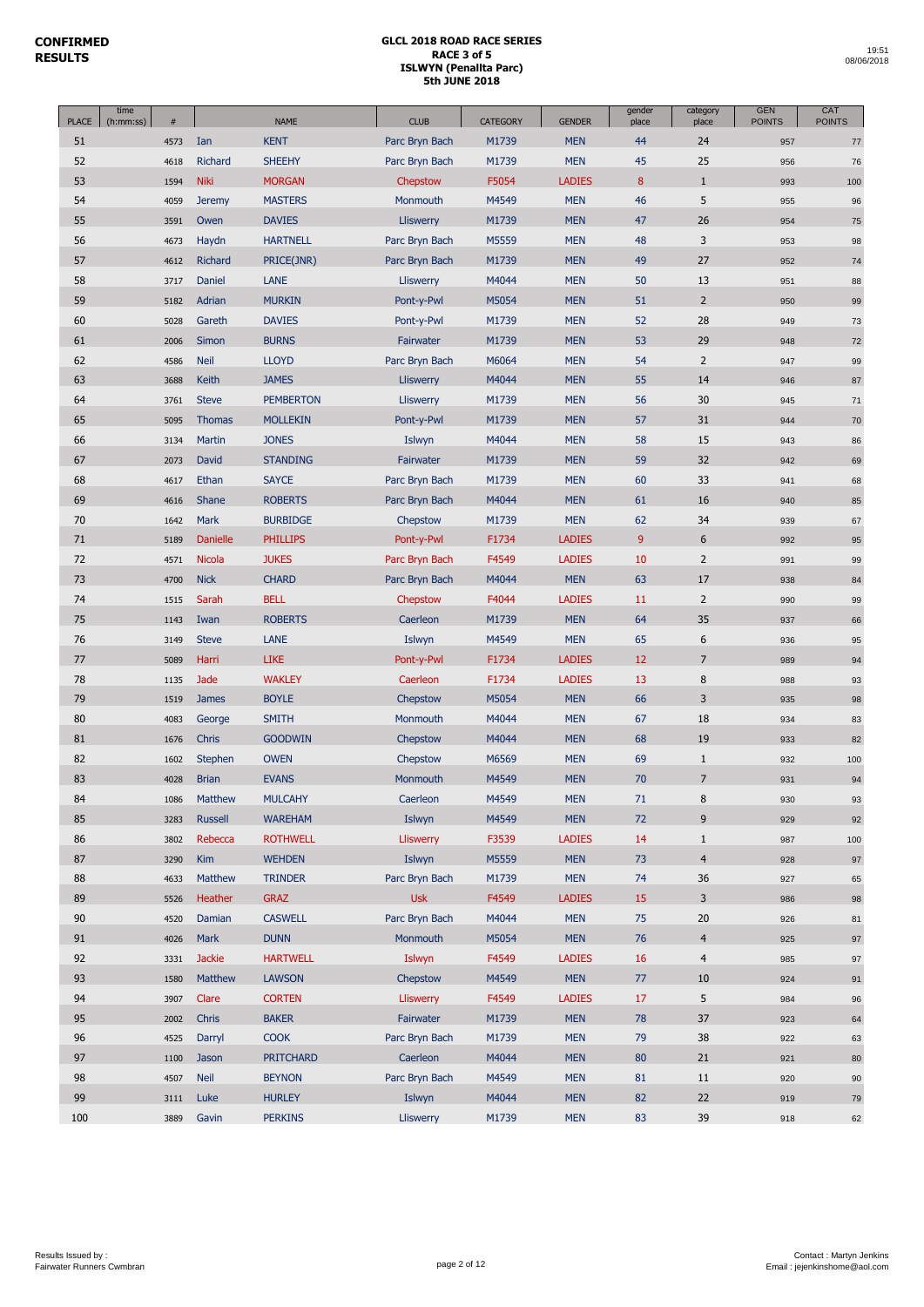| <b>PLACE</b> | time<br>(h:mm:ss) | $\#$ |                | <b>NAME</b>      | <b>CLUB</b>      | <b>CATEGORY</b> | <b>GENDER</b> | gender<br>place | category<br>place | <b>GEN</b><br><b>POINTS</b> | CAT<br><b>POINTS</b> |
|--------------|-------------------|------|----------------|------------------|------------------|-----------------|---------------|-----------------|-------------------|-----------------------------|----------------------|
| 101          |                   | 3543 | Gareth         | <b>BRUNNOCK</b>  | <b>Lliswerry</b> | M1739           | <b>MEN</b>    | 84              | 40                | 917                         | 61                   |
| 102          |                   | 4591 | Michael        | <b>MATTHEWS</b>  | Parc Bryn Bach   | M4549           | <b>MEN</b>    | 85              | 12                | 916                         | 89                   |
| 103          |                   | 4600 | Sharon         | <b>NEWELL</b>    | Parc Bryn Bach   | F4549           | <b>LADIES</b> | 18              | 6                 | 983                         | 95                   |
| 104          |                   | 3670 | Sophie         | <b>HENSHALL</b>  | Lliswerry        | F1734           | <b>LADIES</b> | 19              | 9                 | 982                         | 92                   |
| 105          |                   | 4098 | Alex           | <b>WILSON</b>    | Monmouth         | F3539           | <b>LADIES</b> | 20              | $\overline{2}$    | 981                         | 99                   |
| 106          |                   | 3232 | <b>Neil</b>    | <b>PROFFIT</b>   | Islwyn           | M1739           | <b>MEN</b>    | 86              | 41                | 915                         | 60                   |
| 107          |                   | 4681 | Huw            | <b>STEADMAN</b>  | Parc Bryn Bach   | M4549           | <b>MEN</b>    | 87              | 13                | 914                         | 88                   |
| 108          |                   | 1130 | Matt           | <b>TOOBY</b>     | Caerleon         | M1739           | <b>MEN</b>    | 88              | 42                | 913                         | 59                   |
| 109          |                   | 5527 | Michael        | <b>GRAZ</b>      | <b>Usk</b>       | M4549           | <b>MEN</b>    | 89              | 14                | 912                         | 87                   |
| 110          |                   | 5141 | Louise         | <b>SUMMERS</b>   | Pont-y-Pwl       | F5054           | <b>LADIES</b> | 21              | $\overline{2}$    | 980                         | 99                   |
| 111          |                   | 4579 | Rachel         | <b>LEWIS</b>     | Parc Bryn Bach   | F4044           | <b>LADIES</b> | 22              | 3                 | 979                         | 98                   |
| 112          |                   | 3836 | <b>Jack</b>    | <b>THOMAS</b>    | <b>Lliswerry</b> | M1739           | <b>MEN</b>    | 90              | 43                | 911                         | 58                   |
| 113          |                   | 5007 | Jonathan       | <b>BARNE</b>     | Pont-y-Pwl       | M4044           | <b>MEN</b>    | 91              | 23                | 910                         | 78                   |
| 114          |                   | 4521 | Martin         | <b>CHAMMINGS</b> | Parc Bryn Bach   | M1739           | <b>MEN</b>    | 92              | 44                | 909                         | 57                   |
| 115          |                   | 2545 | Ben            | <b>JENKINS</b>   | Griffithstown    | M1739           | <b>MEN</b>    | 93              | 45                | 908                         | 56                   |
| 116          |                   | 3719 | Sarah          | <b>LAUDER</b>    | Lliswerry        | F3539           | <b>LADIES</b> | 23              | 3                 | 978                         | 98                   |
| 117          |                   | 5004 | Shane          | <b>BAKER</b>     | Pont-y-Pwl       | M1739           | <b>MEN</b>    | 94              | 46                | 907                         | 55                   |
| 118          |                   | 3296 | Ian            | <b>WILLIAMS</b>  | Islwyn           | M4044           | <b>MEN</b>    | 95              | 24                | 906                         | 77                   |
| 119          |                   | 5034 | Andrew         | <b>DICKENS</b>   | Pont-y-Pwl       | M4549           | <b>MEN</b>    | 96              | 15                | 905                         | 86                   |
| 120          |                   | 3685 | Kraig          | <b>JACKSON</b>   | Lliswerry        | M1739           | <b>MEN</b>    | 97              | 47                | 904                         | 54                   |
| 121          |                   | 5138 | Andrew         | <b>SMITH</b>     | Pont-y-Pwl       | M1739           | <b>MEN</b>    | 98              | 48                | 903                         | 53                   |
|              |                   |      | Lubica         | <b>FORD</b>      |                  |                 |               |                 |                   |                             |                      |
| 122          |                   | 5046 |                |                  | Pont-y-Pwl       | F1734           | <b>LADIES</b> | 24<br>99        | 10<br>25          | 977                         | 91                   |
| 123          |                   | 5191 | <b>Russell</b> | <b>WHITE</b>     | Pont-y-Pwl       | M4044           | <b>MEN</b>    |                 |                   | 902                         | 76                   |
| 124          |                   | 3529 | Martyn         | <b>BIDWELL</b>   | <b>Lliswerry</b> | M5054           | <b>MEN</b>    | 100             | 5                 | 901                         | 96                   |
| 125          |                   | 4068 | Robert         | <b>NELSON</b>    | Monmouth         | M4549           | <b>MEN</b>    | 101             | 16                | 900                         | 85                   |
| 126          |                   | 1548 | Helen          | <b>DUFFIELD</b>  | Chepstow         | F4549           | <b>LADIES</b> | 25              | $\overline{7}$    | 976                         | 94                   |
| 127          |                   | 3275 | Paul           | <b>THOMAS</b>    | Islwyn           | M4044           | <b>MEN</b>    | 102             | 26                | 899                         | 75                   |
| 128          |                   | 3211 | <b>Steven</b>  | <b>PHILLIPS</b>  | Islwyn           | M4044           | <b>MEN</b>    | 103             | 27                | 898                         | 74                   |
| 129          |                   | 1120 | Simon          | <b>TANG</b>      | Caerleon         | M1739           | <b>MEN</b>    | 104             | 49                | 897                         | 52                   |
| 130          |                   | 2071 | Gavin          | <b>WORRAL</b>    | Fairwater        | M1739           | <b>MEN</b>    | 105             | 50                | 896                         | 51                   |
| 131          |                   | 3912 | Spencer        | <b>LEWIS</b>     | <b>Lliswerry</b> | M1739           | <b>MEN</b>    | 106             | 51                | 895                         | 50                   |
| 132          |                   | 3625 | <b>Tony</b>    | <b>FIDO</b>      | <b>Lliswerry</b> | M6064           | <b>MEN</b>    | 107             | 3                 | 894                         | 98                   |
| 133          |                   | 3109 | <b>Nic</b>     | <b>HOWLS</b>     | Islwyn           | F3539           | <b>LADIES</b> | 26              | $\overline{4}$    | 975                         | 97                   |
| 134          |                   | 4607 | Lee            | <b>PHILLIPS</b>  | Parc Bryn Bach   | M4549           | <b>MEN</b>    | 108             | 17                | 893                         | 84                   |
| 135          |                   | 2041 | Emma           | <b>PRICE</b>     | Fairwater        | F1734           | <b>LADIES</b> | 27              | 11                | 974                         | 90                   |
| 136          |                   | 1038 | Tom            | <b>EVANS</b>     | Caerleon         | M1739           | <b>MEN</b>    | 109             | 52                | 892                         | 49                   |
| 137          |                   | 3899 | Dan            | <b>REES</b>      | <b>Lliswerry</b> | M1739           | <b>MEN</b>    | 110             | 53                | 891                         | 48                   |
| 138          |                   | 4095 | Mark           | <b>WARD</b>      | Monmouth         | M1739           | <b>MEN</b>    | 111             | 54                | 890                         | 47                   |
| 139          |                   | 5044 | Simon          | <b>FISH</b>      | Pont-y-Pwl       | M4044           | <b>MEN</b>    | 112             | 28                | 889                         | 73                   |
| 140          |                   | 1574 | Lisa           | <b>JEFFREY</b>   | Chepstow         | F4549           | <b>LADIES</b> | 28              | 8                 | 973                         | 93                   |
| 141          |                   | 5025 | Alistair       | <b>CUMMINGS</b>  | Pont-y-Pwl       | M1739           | <b>MEN</b>    | 113             | 55                | 888                         | 46                   |
| 142          |                   | 1109 | Peter          | <b>RODGER</b>    | Caerleon         | M6064           | <b>MEN</b>    | 114             | $\overline{4}$    | 887                         | 97                   |
| 143          |                   | 2049 | Rob            | <b>SYMONS</b>    | Fairwater        | M5054           | <b>MEN</b>    | 115             | $\boldsymbol{6}$  | 886                         | 95                   |
| 144          |                   | 3065 | <b>Steve</b>   | <b>DURY</b>      | Islwyn           | M4549           | <b>MEN</b>    | 116             | 18                | 885                         | 83                   |
| 145          |                   | 3676 | Victoria       | <b>HOBBS</b>     | <b>Lliswerry</b> | F1734           | <b>LADIES</b> | 29              | 12                | 972                         | 89                   |
| 146          |                   | 5054 | Paul           | <b>HARVEY</b>    | Pont-y-Pwl       | M1739           | <b>MEN</b>    | 117             | 56                | 884                         | 45                   |
| 147          |                   | 3658 | Ian            | <b>HARRHY</b>    | Lliswerry        | M5559           | <b>MEN</b>    | 118             | 5                 | 883                         | 96                   |
| 148          |                   | 4567 | Siân           | <b>JONES</b>     | Parc Bryn Bach   | F1734           | <b>LADIES</b> | 30              | 13                | 971                         | 88                   |
| 149          |                   | 4642 | <b>Brian</b>   | <b>WILES</b>     | Parc Bryn Bach   | M5559           | <b>MEN</b>    | 119             | 6                 | 882                         | $95\,$               |
| 150          |                   | 4709 | Owain          | <b>WILLIAMS</b>  | Parc Bryn Bach   | M1739           | <b>MEN</b>    | 120             | 57                | 881                         | 44                   |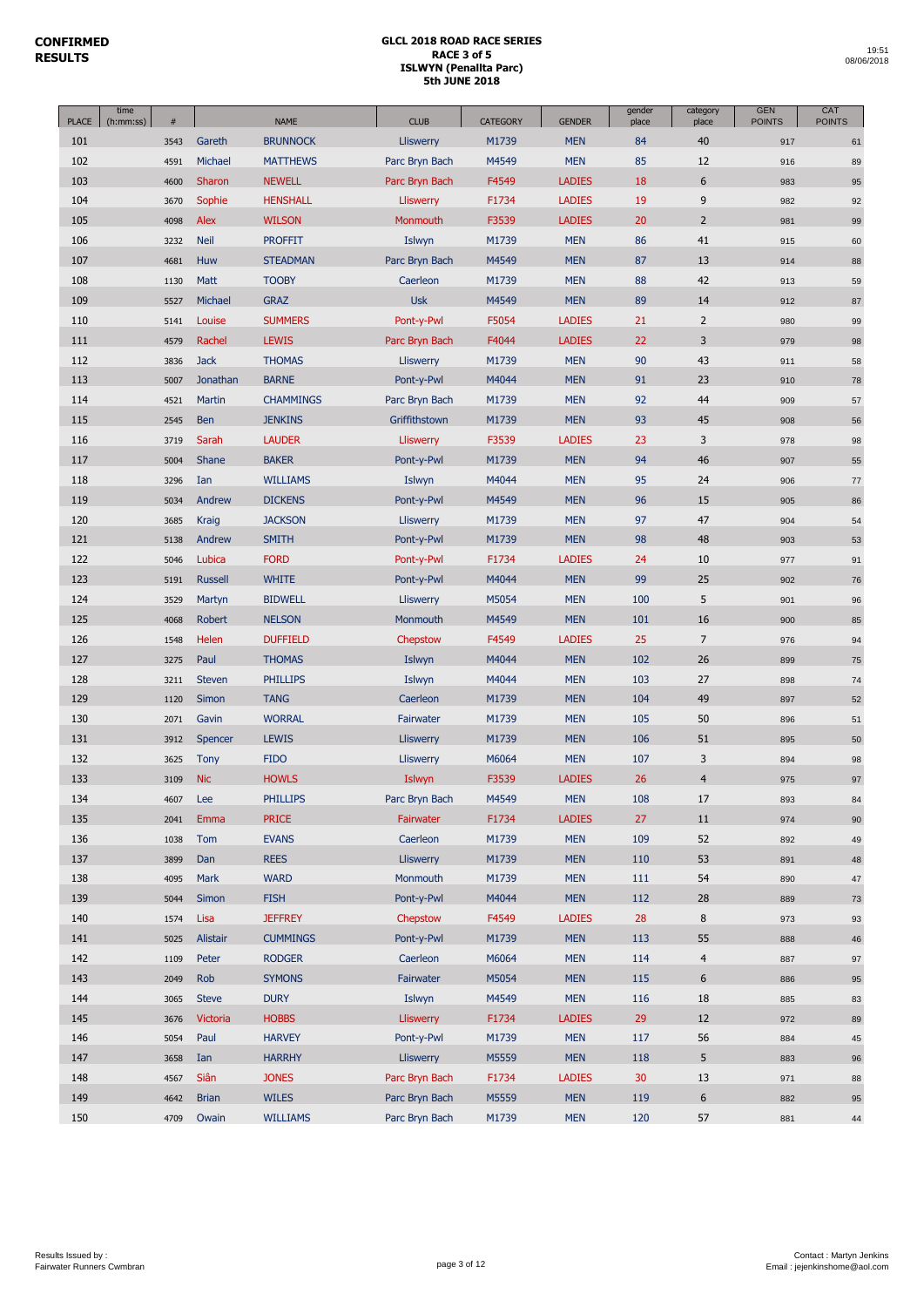|              | time      |      |                 |                     |                  |                 |               | gender | category       | <b>GEN</b>    | CAT           |
|--------------|-----------|------|-----------------|---------------------|------------------|-----------------|---------------|--------|----------------|---------------|---------------|
| <b>PLACE</b> | (h:mm:ss) | #    |                 | <b>NAME</b>         | <b>CLUB</b>      | <b>CATEGORY</b> | <b>GENDER</b> | place  | place          | <b>POINTS</b> | <b>POINTS</b> |
| 151          |           | 5511 | Jon             | <b>HANCOCK</b>      | <b>Usk</b>       | M6064           | <b>MEN</b>    | 121    | 5              | 880           | 96            |
| 152          |           | 3060 | <b>Russel</b>   | <b>DOBBS</b>        | Islwyn           | M4044           | <b>MEN</b>    | 122    | 29             | 879           | 72            |
| 153          |           | 1618 | <b>Danielle</b> | <b>SAPSFORD</b>     | Chepstow         | F3539           | <b>LADIES</b> | 31     | 5              | 970           | 96            |
| 154          |           | 4092 | <b>Toby</b>     | <b>WALES</b>        | Monmouth         | M4549           | <b>MEN</b>    | 123    | 19             | 878           | 82            |
| 155          |           | 1037 | Anthony         | <b>EVANS</b>        | Caerleon         | M1739           | <b>MEN</b>    | 124    | 58             | 877           | 43            |
| 156          |           | 2067 | Malcolm         | <b>GONNELLA</b>     | Fairwater        | M6064           | <b>MEN</b>    | 125    | 6              | 876           | 95            |
| 157          |           | 3785 | Charlotte       | <b>RALPH</b>        | Lliswerry        | F1734           | <b>LADIES</b> | 32     | 14             | 969           | 87            |
| 158          |           | 3725 | <b>Stuart</b>   | <b>LUKINS</b>       | Lliswerry        | M4044           | <b>MEN</b>    | 126    | 30             | 875           | 71            |
| 159          |           | 2550 | Paul            | <b>MASON</b>        | Griffithstown    | M1739           | <b>MEN</b>    | 127    | 59             | 874           | 42            |
| 160          |           | 3279 | <b>Kelly</b>    | <b>WALL</b>         | Islwyn           | F3539           | <b>LADIES</b> | 33     | 6              | 968           | 95            |
| 161          |           | 4056 | Lucy            | <b>MACDONALD</b>    | Monmouth         | F1734           | <b>LADIES</b> | 34     | 15             | 967           | 86            |
| 162          |           | 3769 | Mike            | <b>POBJOY</b>       | Lliswerry        | M5054           | <b>MEN</b>    | 128    | $\overline{7}$ | 873           | 94            |
| 163          |           | 3052 | Lewis           | <b>DAVIES-PERCY</b> | Islwyn           | M1739           | <b>MEN</b>    | 129    | 60             | 872           | 41            |
| 164          |           | 3687 | Andy            | <b>JAMES</b>        | Lliswerry        | M4549           | <b>MEN</b>    | 130    | 20             | 871           | 81            |
| 165          |           | 2047 | Michael         | <b>SKYRME</b>       | Fairwater        | M4549           | <b>MEN</b>    | 131    | 21             | 870           | 80            |
| 166          |           | 3118 | Carl            | <b>JOHNSON</b>      | Islwyn           | M4549           | <b>MEN</b>    | 132    | 22             | 869           | 79            |
| 167          |           | 2578 | Luke            | <b>STYLES</b>       | Griffithstown    | M1739           | <b>MEN</b>    | 133    | 61             | 868           | 40            |
| 168          |           | 1096 | <b>Justin</b>   | <b>POCKNELL</b>     | Caerleon         | M4549           | <b>MEN</b>    | 134    | 23             | 867           | 78            |
| 169          |           | 3736 | Christopher     | <b>MATTHEWS</b>     | Lliswerry        | M5054           | <b>MEN</b>    | 135    | $\bf 8$        | 866           | 93            |
| 170          |           | 4651 | Gareth          | <b>WILLIAMS</b>     | Parc Bryn Bach   | M5559           | <b>MEN</b>    | 136    | $\overline{7}$ | 865           | 94            |
| 171          |           | 4065 | Leanne          | <b>MEEK</b>         | Monmouth         | F3539           | <b>LADIES</b> | 35     | $\overline{7}$ | 966           | 94            |
| 172          |           | 3324 | <b>Luc</b>      | <b>SHIDE</b>        | Islwyn           | M1739           | <b>MEN</b>    | 137    | 62             | 864           |               |
| 173          |           |      |                 | <b>TAYLOR</b>       |                  | F1734           | <b>LADIES</b> | 36     | 16             |               | 39            |
|              |           | 1124 | Lowenna         |                     | Caerleon         |                 |               |        | 9              | 965           | 85            |
| 174          |           | 4019 | <b>Jeremy</b>   | <b>CREASEY</b>      | Monmouth         | M5054           | <b>MEN</b>    | 138    |                | 863           | 92            |
| 175          |           | 1139 | Paula           | <b>WILLIAMS</b>     | Caerleon         | F5054           | <b>LADIES</b> | 37     | 3              | 964           | 98            |
| 176          |           | 3147 | Ryan            | <b>LAMBETH</b>      | Islwyn           | M1739           | <b>MEN</b>    | 139    | 63             | 862           | 38            |
| 177          |           | 3623 | Mark            | <b>FAULKNER</b>     | Lliswerry        | M5559           | <b>MEN</b>    | 140    | $\bf 8$        | 861           | 93            |
| 178          |           | 5153 | Dimitri         | <b>VORRES</b>       | Pont-y-Pwl       | M5559           | <b>MEN</b>    | 141    | 9              | 860           | 92            |
| 179          |           | 4688 | Andrew          | <b>PRICE</b>        | Parc Bryn Bach   | M4044           | <b>MEN</b>    | 142    | 31             | 859           | 70            |
| 180          |           | 3533 | Ella            | <b>BOORMAN</b>      | <b>Lliswerry</b> | F1734           | <b>LADIES</b> | 38     | 17             | 963           | 84            |
| 181          |           | 3152 | Andrew          | <b>LAWRENCE</b>     | Islwyn           | M1739           | <b>MEN</b>    | 143    | 64             | 858           | 37            |
| 182          |           | 1064 | Ryan            | <b>JONES</b>        | Caerleon         | M1739           | <b>MEN</b>    | 144    | 65             | 857           | 36            |
| 183          |           | 4529 | Sarah           | <b>COOTE</b>        | Parc Bryn Bach   | F3539           | <b>LADIES</b> | 39     | 8              | 962           | 93            |
| 184          |           | 3231 | Nathan          | <b>PRIEST</b>       | Islwyn           | M4044           | <b>MEN</b>    | 145    | 32             | 856           | 69            |
| 185          |           | 3308 | Craig           | <b>LEHAJ</b>        | Islwyn           | M1739           | <b>MEN</b>    | 146    | 66             | 855           | 35            |
| 186          |           | 5193 | Martin          | <b>STARK</b>        | Pont-y-Pwl       | M5054           | <b>MEN</b>    | 147    | $10\,$         | 854           | 91            |
| 187          |           | 3034 | Aiden           | <b>DAVIES</b>       | Islwyn           | M1739           | <b>MEN</b>    | 148    | 67             | 853           | 34            |
| 188          |           | 3325 | David           | <b>JAKEWAY</b>      | Islwyn           | M4549           | <b>MEN</b>    | 149    | 24             | 852           | 77            |
| 189          |           | 4535 | Stephen         | <b>DALLOW</b>       | Parc Bryn Bach   | M6064           | <b>MEN</b>    | 150    | $\overline{7}$ | 851           | 94            |
| 190          |           | 4562 | Sarah           | <b>JEREMIAH</b>     | Parc Bryn Bach   | F4044           | <b>LADIES</b> | 40     | $\overline{4}$ | 961           | 97            |
| 191          |           | 1504 | Gerry           | <b>ASHTON</b>       | Chepstow         | M6064           | <b>MEN</b>    | 151    | $\bf 8$        | 850           | 93            |
| 192          |           | 4683 | <b>Nicky</b>    | <b>MORGAN</b>       | Parc Bryn Bach   | M4549           | <b>MEN</b>    | 152    | 25             | 849           | 76            |
| 193          |           | 1001 | Paul            | <b>ADAMS</b>        | Caerleon         | M4044           | <b>MEN</b>    | 153    | 33             | 848           | 68            |
| 194          |           | 3708 | Sarah           | <b>KEMBREY</b>      | Lliswerry        | F3539           | <b>LADIES</b> | 41     | 9              | 960           | 92            |
| 195          |           | 3798 | <b>Mike</b>     | <b>RIDD</b>         | Lliswerry        | M1739           | <b>MEN</b>    | 154    | 68             | 847           | 33            |
| 196          |           | 4580 | Anthony         | <b>LEWIS</b>        | Parc Bryn Bach   | M5054           | <b>MEN</b>    | 155    | 11             | 846           | 90            |
| 197          |           | 4564 | <b>Beth</b>     | <b>JONES</b>        | Parc Bryn Bach   | F1734           | <b>LADIES</b> | 42     | 18             | 959           | 83            |
| 198          |           | 3228 | <b>Kerry</b>    | <b>PRICE</b>        | Islwyn           | M6064           | <b>MEN</b>    | 156    | 9              | 845           | 92            |
| 199          |           | 2065 | Lisa            | <b>ERICKSON</b>     | Fairwater        | F3539           | <b>LADIES</b> | 43     | 10             | 958           | 91            |
| 200          |           | 3792 | Stephanie       | <b>RHODES</b>       | Lliswerry        | F4044           | <b>LADIES</b> | 44     | 5              | 957           | $96\,$        |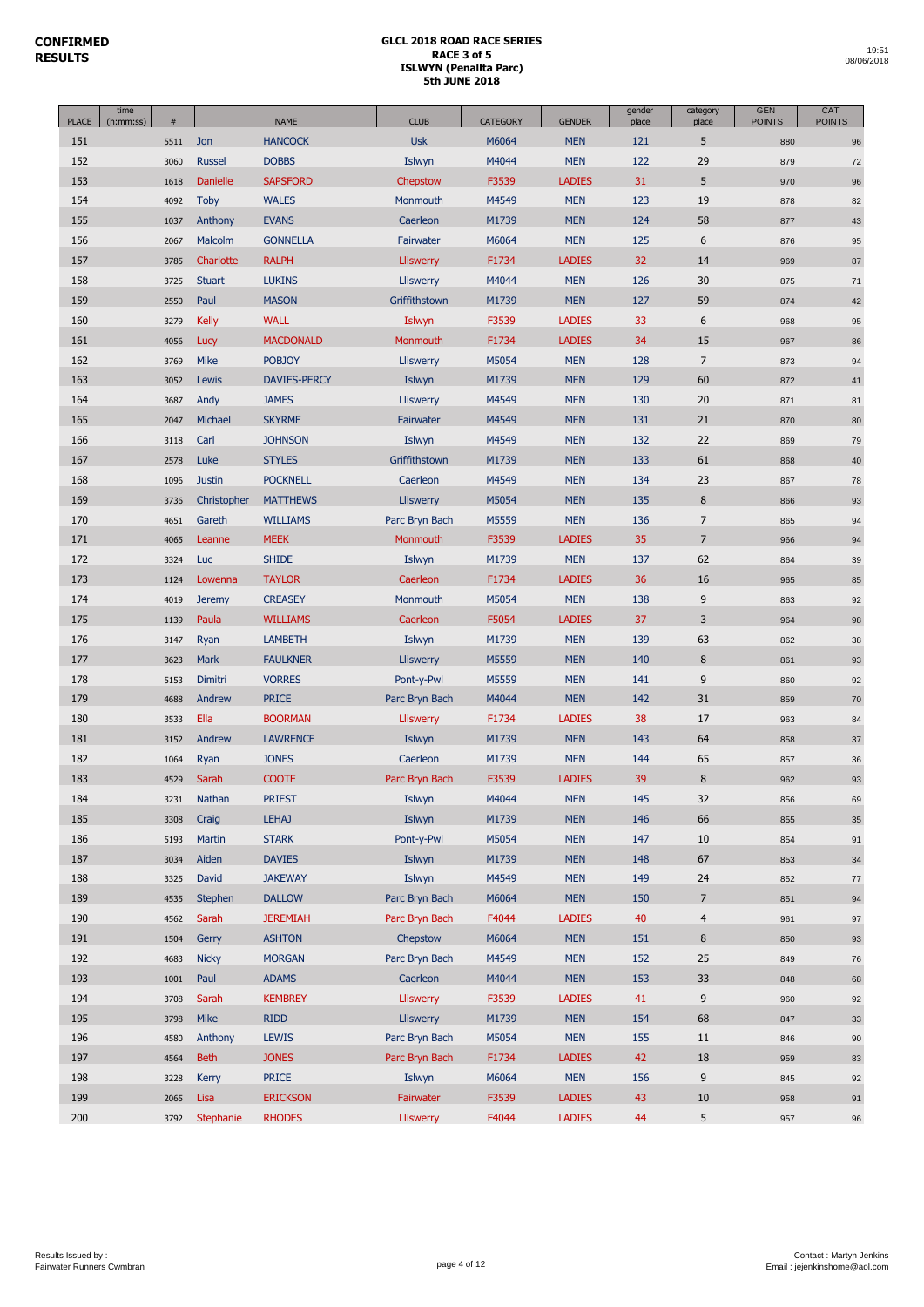| <b>PLACE</b> | time<br>(h:mm:ss) | #    |                 | <b>NAME</b>        | <b>CLUB</b>      | <b>CATEGORY</b> | <b>GENDER</b> | gender<br>place | category<br>place | <b>GEN</b><br><b>POINTS</b> | CAT<br><b>POINTS</b> |
|--------------|-------------------|------|-----------------|--------------------|------------------|-----------------|---------------|-----------------|-------------------|-----------------------------|----------------------|
| 201          |                   | 3277 | Grant           | <b>WAKEMAN</b>     | Islwyn           | M4549           | <b>MEN</b>    | 157             | 26                | 844                         | 75                   |
| 202          |                   | 4575 | Darran          | <b>KIPPEST</b>     | Parc Bryn Bach   | M4549           | <b>MEN</b>    | 158             | 27                | 843                         | 74                   |
| 203          |                   | 5520 | <b>Neil</b>     | <b>WALKER</b>      | <b>Usk</b>       | M4044           | <b>MEN</b>    | 159             | 34                | 842                         | 67                   |
| 204          |                   | 3242 | Lee             | <b>RICHARDS</b>    | Islwyn           | M5054           | <b>MEN</b>    | 160             | 12                | 841                         | 89                   |
| 205          |                   | 3022 | <b>Tony</b>     | <b>CARRAFA</b>     | Islwyn           | M4549           | <b>MEN</b>    | 161             | 28                | 840                         | 73                   |
| 206          |                   | 2045 | Leonie          | <b>ROBERTS</b>     | Fairwater        | F4044           | <b>LADIES</b> | 45              | 6                 | 956                         | 95                   |
| 207          |                   | 1046 | Wesley          | <b>HARRIS</b>      | Caerleon         | M4044           | <b>MEN</b>    | 162             | 35                | 839                         | 66                   |
| 208          |                   | 5524 | Wayne           | <b>RUDALL</b>      | <b>Usk</b>       | M5054           | <b>MEN</b>    | 163             | 13                | 838                         | 88                   |
| 209          |                   | 5183 | Shane           | <b>JAMES</b>       | Pont-y-Pwl       | M1739           | <b>MEN</b>    | 164             | 69                | 837                         | 32                   |
| 210          |                   | 2061 | <b>Kerstin</b>  | <b>FITZPATRICK</b> | Fairwater        | F4549           | <b>LADIES</b> | 46              | 9                 | 955                         | 92                   |
| 211          |                   | 3030 | Chris           | <b>CURLEY</b>      | Islwyn           | M1739           | <b>MEN</b>    | 165             | 70                | 836                         | 31                   |
| 212          |                   | 4649 | Cyril           | <b>WILLIAMS</b>    | Parc Bryn Bach   | M6064           | <b>MEN</b>    | 166             | 10                | 835                         | 91                   |
| 213          |                   | 5139 | <b>Nicola</b>   | <b>SMITH</b>       | Pont-y-Pwl       | F5054           | <b>LADIES</b> | 47              | $\overline{4}$    | 954                         | 97                   |
| 214          |                   | 3226 | Darren          | <b>PRICE</b>       | Islwyn           | M4044           | <b>MEN</b>    | 167             | 36                | 834                         | 65                   |
| 215          |                   | 3590 | <b>Nick</b>     | <b>DAVIES</b>      | Lliswerry        | M5559           | <b>MEN</b>    | 168             | 10                | 833                         | 91                   |
| 216          |                   | 1595 | Jan             | <b>MORRIS</b>      | Chepstow         | F5054           | <b>LADIES</b> | 48              | 5                 | 953                         | 96                   |
| 217          |                   | 3840 | Michael         | <b>TITLEY</b>      | Lliswerry        | M5054           | <b>MEN</b>    | 169             | 14                | 832                         | 87                   |
| 218          |                   | 1549 | <b>Stuart</b>   | <b>DUNCAN</b>      | Chepstow         | M5559           | <b>MEN</b>    | 170             | 11                | 831                         | 90                   |
| 219          |                   | 3047 | Keith           | <b>DAVIES</b>      | Islwyn           | M5559           | <b>MEN</b>    | 171             | 12                | 830                         | 89                   |
| 220          |                   | 5140 | Emma            | <b>SOWREY</b>      | Pont-y-Pwl       | F4044           | <b>LADIES</b> | 49              | $\overline{7}$    | 952                         | 94                   |
| 221          |                   | 3126 | Garfield        | <b>JONES</b>       | Islwyn           | M6064           | <b>MEN</b>    | 172             | 11                | 829                         | 90                   |
| 222          |                   | 1043 | Peter           | <b>HARDING</b>     | Caerleon         | M1739           | <b>MEN</b>    | 173             | 71                | 828                         | 30                   |
| 223          |                   | 4039 | <b>Emily</b>    | <b>HARRISON</b>    | Monmouth         | F1734           | <b>LADIES</b> | 50              | 19                | 951                         | 82                   |
| 224          |                   | 4621 | <b>Marcus</b>   | <b>SMITH</b>       | Parc Bryn Bach   | M4549           | <b>MEN</b>    | 174             | 29                | 827                         | 72                   |
| 225          |                   | 3293 | Ade             | <b>WHITE</b>       | Islwyn           | M5054           | <b>MEN</b>    | 175             | 15                | 826                         | 86                   |
| 226          |                   | 4652 | <b>James</b>    | <b>WILLIAMS</b>    | Parc Bryn Bach   | M1739           | <b>MEN</b>    | 176             | 72                | 825                         | 29                   |
| 227          |                   | 3702 | Martyn          | <b>JONES</b>       | Lliswerry        | M5054           | <b>MEN</b>    | 177             | 16                | 824                         | 85                   |
| 228          |                   | 4043 | <b>Kirk</b>     | <b>HILL</b>        | Monmouth         | M4549           | <b>MEN</b>    | 178             | 30                | 823                         | 71                   |
| 229          |                   | 3043 | Hannah          | <b>DAVIES</b>      | Islwyn           | F1734           | <b>LADIES</b> | 51              | 20                | 950                         | 81                   |
| 230          |                   | 3641 | Tc              | <b>GODWIN</b>      | <b>Lliswerry</b> | F3539           | <b>LADIES</b> | 52              | 11                | 949                         | 90                   |
| 231          |                   | 1076 | Howard          | <b>MASON</b>       | Caerleon         | M5054           | <b>MEN</b>    | 179             | 17                | 822                         | 84                   |
| 232          |                   | 3849 | Chris           | <b>WATKINS</b>     | <b>Lliswerry</b> | M4044           | <b>MEN</b>    | 180             | 37                | 821                         | 64                   |
| 233          |                   | 3560 | <b>Neil</b>     | <b>CHIPPER</b>     | <b>Lliswerry</b> | M5559           | <b>MEN</b>    | 181             | 13                | 820                         | 88                   |
| 234          |                   | 1600 | Andrew          | <b>OLIVER</b>      | Chepstow         | M5054           | <b>MEN</b>    | 182             | 18                | 819                         | 83                   |
| 235          |                   | 3514 | Andrew          | <b>BARRY</b>       | Lliswerry        | M5559           | <b>MEN</b>    | 183             | 14                | 818                         | 87                   |
| 236          |                   | 2552 | Andrew          | <b>MEANEY</b>      | Griffithstown    | M5559           | <b>MEN</b>    | 184             | 15                | 817                         | 86                   |
| 237          |                   | 3326 | Mat             | <b>HAM</b>         | Islwyn           | M1739           | <b>MEN</b>    | 185             | 73                | 816                         | 28                   |
| 238          |                   | 3817 | Kristian        | <b>SINCLAIR</b>    | Lliswerry        | M1739           | <b>MEN</b>    | 186             | 74                | 815                         | $27\,$               |
| 239          |                   | 3142 | Michael         | <b>KELLY</b>       | Islwyn           | M1739           | <b>MEN</b>    | 187             | 75                | 814                         | 26                   |
| 240          |                   | 2044 | <b>Nud</b>      | <b>REHMAN</b>      | Fairwater        | M1739           | <b>MEN</b>    | 188             | 76                | 813                         | 25                   |
| 241          |                   | 4031 | Rebecca         | <b>FOSTER</b>      | Monmouth         | F4044           | <b>LADIES</b> | 53              | 8                 | 948                         | 93                   |
| 242          |                   | 3887 | Tim             | <b>WRIGHT</b>      | <b>Lliswerry</b> | M5054           | <b>MEN</b>    | 189             | 19                | 812                         | 82                   |
| 243          |                   | 2024 | <b>Jeanette</b> | <b>JENKINS</b>     | Fairwater        | F5559           | <b>LADIES</b> | 54              | $\mathbf{1}$      | 947                         | 100                  |
| 244          |                   | 1145 | Tammy           | <b>FRY</b>         | Caerleon         | F1734           | <b>LADIES</b> | 55              | 21                | 946                         | 80                   |
| 245          |                   | 5157 | <b>Jen</b>      | <b>WATKINS</b>     | Pont-y-Pwl       | F1734           | <b>LADIES</b> | 56              | 22                | 945                         | 79                   |
| 246          |                   | 1590 | Kevin           | <b>MCENTEE</b>     | Chepstow         | M6064           | <b>MEN</b>    | 190             | 12                | 811                         | 89                   |
| 247          |                   | 5117 | Michael         | <b>PROBERT</b>     | Pont-y-Pwl       | M5054           | <b>MEN</b>    | 191             | 20                | 810                         | 81                   |
| 248          |                   | 4605 | Melissa         | <b>PEARCE</b>      | Parc Bryn Bach   | F4549           | <b>LADIES</b> | 57              | 10                | 944                         | 91                   |
| 249          |                   | 3510 | Howard          | <b>ATTWOOD</b>     | <b>Lliswerry</b> | M6569           | <b>MEN</b>    | 192             | $\overline{2}$    | 809                         | 99                   |
| 250          |                   | 5083 | Jonathan        | <b>KNIGHT</b>      | Pont-y-Pwl       | M4549           | <b>MEN</b>    | 193             | 31                | 808                         | 70                   |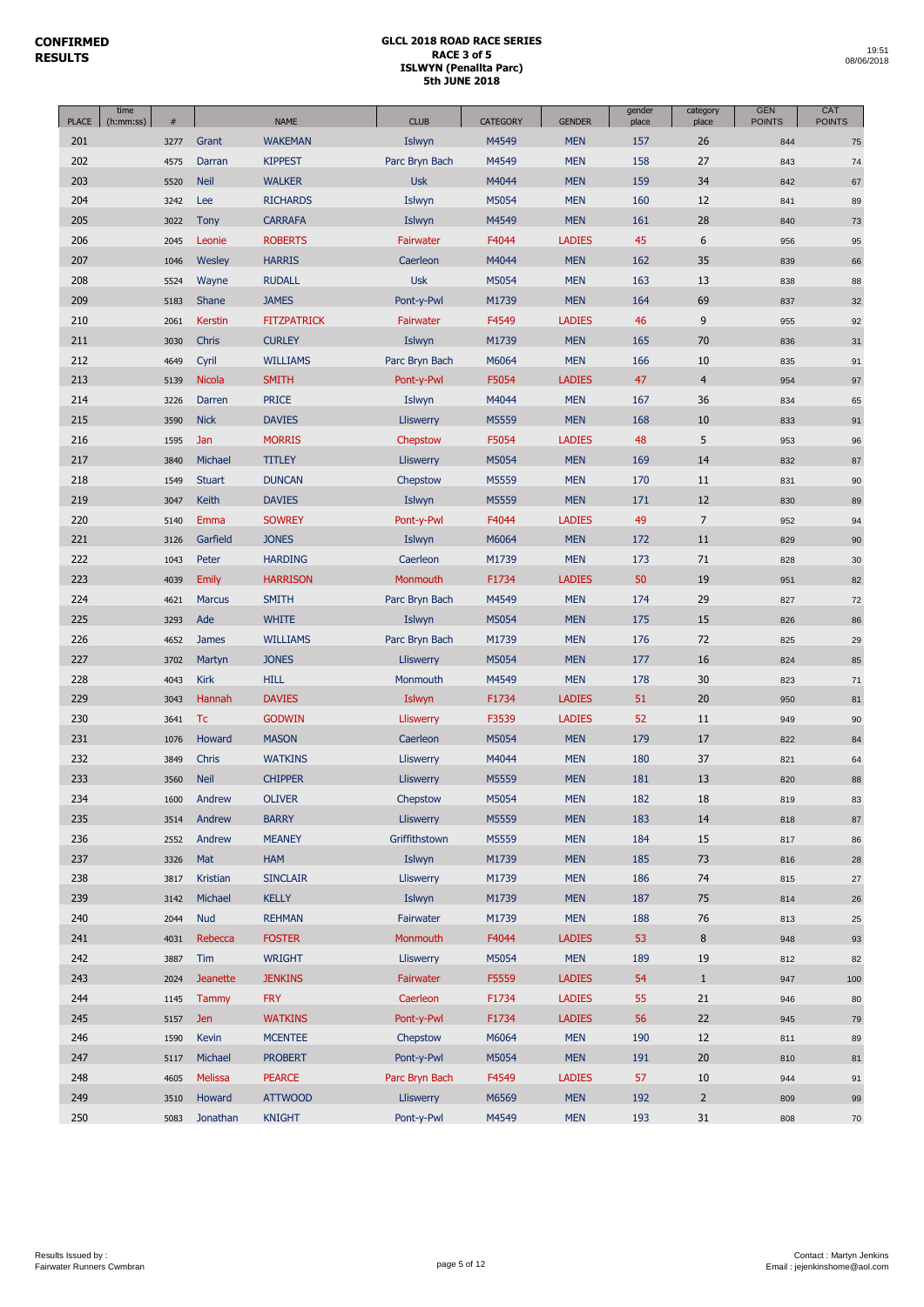|              | time      |      |              |                         |                  |                 |               | gender | category       | <b>GEN</b>    | CAT           |
|--------------|-----------|------|--------------|-------------------------|------------------|-----------------|---------------|--------|----------------|---------------|---------------|
| <b>PLACE</b> | (h:mm:ss) | #    |              | <b>NAME</b>             | <b>CLUB</b>      | <b>CATEGORY</b> | <b>GENDER</b> | place  | place          | <b>POINTS</b> | <b>POINTS</b> |
| 251          |           | 3204 | <b>Neil</b>  | <b>PARKER</b>           | Islwyn           | M5054           | <b>MEN</b>    | 194    | 21             | 807           | 80            |
| 252          |           | 2007 | <b>Kelly</b> | <b>CAMERON</b>          | Fairwater        | F4044           | <b>LADIES</b> | 58     | 9              | 943           | 92            |
| 253          |           | 3578 | Peta         | <b>DANIELS</b>          | Lliswerry        | F5054           | <b>LADIES</b> | 59     | 6              | 942           | 95            |
| 254          |           | 3886 | Marina       | <b>WRIGHT</b>           | <b>Lliswerry</b> | F3539           | <b>LADIES</b> | 60     | 12             | 941           | 89            |
| 255          |           | 2038 | Tim          | <b>MURPHY</b>           | Fairwater        | M5559           | <b>MEN</b>    | 195    | 16             | 806           | 85            |
| 256          |           | 3135 | Phillip      | <b>JONES</b>            | Islwyn           | M1739           | <b>MEN</b>    | 196    | 77             | 805           | 24            |
| 257          |           | 1041 | Matt         | <b>GOBBETT</b>          | Caerleon         | M1739           | <b>MEN</b>    | 197    | 78             | 804           | 23            |
| 258          |           | 4671 | David        | <b>PARRY</b>            | Parc Bryn Bach   | M4549           | <b>MEN</b>    | 198    | 32             | 803           | 69            |
| 259          |           | 4672 | Stephen      | <b>PRICE</b>            | Parc Bryn Bach   | M5054           | <b>MEN</b>    | 199    | 22             | 802           | 79            |
| 260          |           | 2539 | Paul         | <b>HANCOX</b>           | Griffithstown    | M5559           | <b>MEN</b>    | 200    | 17             | 801           | 84            |
| 261          |           | 4676 | Rhianydd     | <b>EVANS</b>            | Parc Bryn Bach   | F3539           | <b>LADIES</b> | 61     | 13             | 940           | 88            |
| 262          |           | 3900 | Adam         | <b>ROWBOTHAM</b>        | <b>Lliswerry</b> | M4044           | <b>MEN</b>    | 201    | 38             | 800           | 63            |
| 263          |           | 3338 | <b>Des</b>   | <b>PROSSER</b>          | Islwyn           | M6569           | <b>MEN</b>    | 202    | 3              | 799           | 98            |
| 264          |           | 2004 | Bev          | <b>BRADBURY JONES</b>   | Fairwater        | F4549           | <b>LADIES</b> | 62     | 11             | 939           | 90            |
| 265          |           | 2052 | Darren       | <b>WEAVING</b>          | Fairwater        | M4549           | <b>MEN</b>    | 203    | 33             | 798           | 68            |
| 266          |           | 3674 | Andy         | <b>HILLIS</b>           | Lliswerry        | M5054           | <b>MEN</b>    | 204    | 23             | 797           | 78            |
| 267          |           | 3299 | Lowri        | <b>WILLIAMS</b>         | Islwyn           | F1734           | <b>LADIES</b> | 63     | 23             | 938           | 78            |
| 268          |           | 4610 | Kimberley    | <b>PRICE</b>            | Parc Bryn Bach   | F3539           | <b>LADIES</b> | 64     | 14             | 937           | 87            |
| 269          |           | 3569 | Andy         | <b>COCKERAM</b>         | <b>Lliswerry</b> | M5054           | <b>MEN</b>    | 205    | 24             | 796           | 77            |
| 270          |           | 4558 | Hayley       | <b>JACKSON</b>          | Parc Bryn Bach   | F4549           | <b>LADIES</b> | 65     | 12             | 936           | 89            |
| 271          |           | 3001 | Sara         | <b>ARNOLD</b>           | Islwyn           | F4044           | <b>LADIES</b> | 66     | 10             | 935           | 91            |
| 272          |           | 3314 | Chris        | <b>HOPE</b>             | Islwyn           | M4549           | <b>MEN</b>    | 206    | 34             | 795           | 67            |
| 273          |           | 5017 | Louise       | <b>BRIGHT</b>           | Pont-y-Pwl       | F3539           | <b>LADIES</b> | 67     | 15             | 934           | 86            |
| 274          |           | 1062 | Gareth       | <b>JONES</b>            | Caerleon         | M1739           | <b>MEN</b>    | 207    | 79             | 794           | 22            |
| 275          |           | 4565 | Delphine     | <b>JONES</b>            | Parc Bryn Bach   | F3539           | <b>LADIES</b> | 68     | 16             | 933           | 85            |
| 276          |           | 4568 | Andrew       | <b>JONES</b>            | Parc Bryn Bach   | M4549           | <b>MEN</b>    | 208    | 35             | 793           | 66            |
| 277          |           | 4097 | Sophie       | <b>WILLIAMS</b>         | Monmouth         | F1734           | <b>LADIES</b> | 69     | 24             | 932           | $77 \,$       |
| 278          |           | 3021 | Sharon       | <b>CARRAFA</b>          | Islwyn           | F4044           | <b>LADIES</b> | 70     | 11             | 931           | 90            |
| 279          |           | 2025 | Martyn       | <b>JENKINS</b>          | Fairwater        | M5559           | <b>MEN</b>    | 209    | 18             | 792           | 83            |
| 280          |           | 3208 | <b>Sian</b>  | <b>ADEY</b>             | Islwyn           | F3539           | <b>LADIES</b> | 71     | 17             | 930           | 84            |
| 281          |           | 4684 | Peter        | <b>HIRE</b>             | Parc Bryn Bach   | M1739           | <b>MEN</b>    | 210    | 80             | 791           | 21            |
| 282          |           | 4108 | Jon          | <b>MOODY</b>            | Monmouth         | M4044           | <b>MEN</b>    | 211    | 39             | 790           | 62            |
| 283          |           | 3243 | Nathan       | <b>RICHARDS</b>         | Islwyn           | M4044           | <b>MEN</b>    | 212    | 40             | 789           | 61            |
| 284          |           | 4555 | Laura        | <b>HIRE</b>             | Parc Bryn Bach   | F1734           | <b>LADIES</b> | 72     | 25             | 929           | 76            |
| 285          |           | 4511 | Kevin        | <b>BRADFIELD</b>        | Parc Bryn Bach   | M5054           | <b>MEN</b>    | 213    | 25             | 788           | 76            |
| 286          |           | 1576 | Gareth       | <b>JONES</b>            | Chepstow         | M7099           | <b>MEN</b>    | 214    | $\mathbf{1}$   | 787           | 100           |
| 287          |           | 1121 | Michael      | <b>TASKER</b>           | Caerleon         | M4549           | <b>MEN</b>    | 215    | 36             | 786           | 65            |
| 288          |           | 3269 | Matthew      | <b>TAYLOUR</b>          | Islwyn           | M1739           | <b>MEN</b>    | 216    | $81\,$         | 785           | 20            |
| 289          |           | 1539 | Louise       | <b>CROCKETT</b>         | Chepstow         | F5054           | <b>LADIES</b> | 73     | $\overline{7}$ | 928           | 94            |
| 290          |           | 3315 | Luke         | <b>DAVIES</b>           | Islwyn           | M1739           | <b>MEN</b>    | 217    | 82             | 784           | 19            |
| 291          |           | 3902 | Emma         | <b>MALONEY</b>          | <b>Lliswerry</b> | F1734           | <b>LADIES</b> | 74     | 26             | 927           | 75            |
| 292          |           | 3608 | Paul         | <b>DURSLEY</b>          | Lliswerry        | M6064           | <b>MEN</b>    | 218    | 13             | 783           | 88            |
| 293          |           | 3914 | <b>John</b>  | <b>MALONEY</b>          | <b>Lliswerry</b> | M5054           | <b>MEN</b>    | 219    | 26             | 782           | 75            |
| 294          |           | 5159 | Emma         | <b>WEAVING</b>          | Pont-y-Pwl       | F4044           | <b>LADIES</b> | 75     | 12             | 926           | 89            |
| 295          |           | 3915 | Lloyd        | <b>WILLIAMS</b>         | <b>Lliswerry</b> | M4549           | <b>MEN</b>    | 220    | 37             | 781           | 64            |
| 296          |           | 2003 | Richard      | <b>BOWIE</b>            | Fairwater        | M5559           | <b>MEN</b>    | 221    | 19             | 780           | 82            |
| 297          |           | 3901 | <b>Steve</b> | <b>CROWTHER</b>         | <b>Lliswerry</b> | M5559           | <b>MEN</b>    | 222    | $20\,$         | 779           | 81            |
| 298          |           | 4515 | Liz          | <b>CARPENTER-DAVIES</b> | Parc Bryn Bach   | F1734           | <b>LADIES</b> | 76     | 27             | 925           | 74            |
| 299          |           | 3829 | Jon          | <b>STONES</b>           | <b>Lliswerry</b> | M4044           | <b>MEN</b>    | 223    | 41             | 778           | 60            |
| 300          |           | 2054 |              | <b>WILLIAMS</b>         | Fairwater        | M1739           | <b>MEN</b>    | 224    | 83             |               |               |
|              |           |      | Aidan        |                         |                  |                 |               |        |                | 777           | 18            |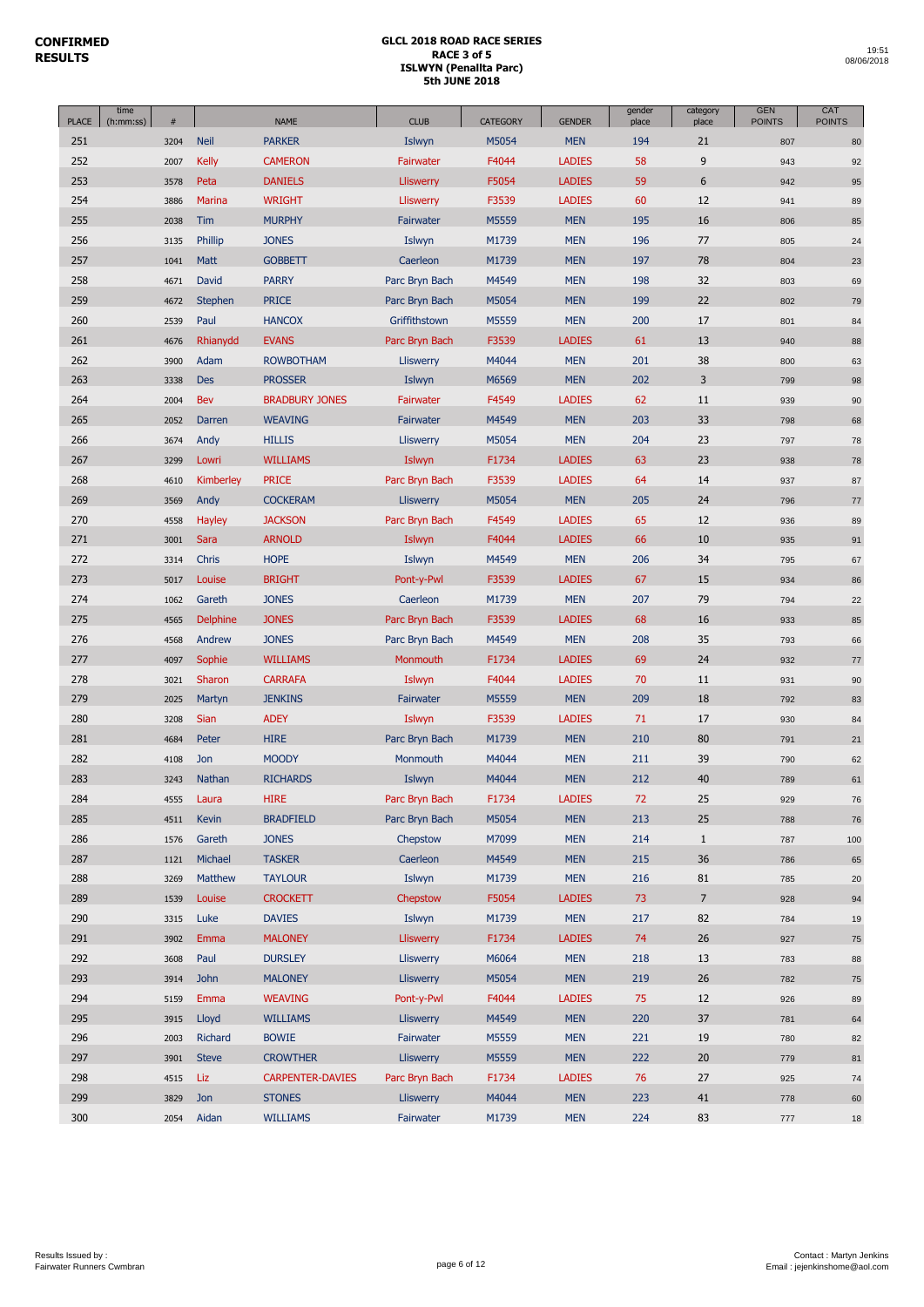| <b>PLACE</b> | time<br>$\#$<br>(h:mm:ss) |               | <b>NAME</b>        | <b>CLUB</b>      | CATEGORY | <b>GENDER</b> | gender<br>place | category<br>place | <b>GEN</b><br><b>POINTS</b> | CAT<br><b>POINTS</b> |
|--------------|---------------------------|---------------|--------------------|------------------|----------|---------------|-----------------|-------------------|-----------------------------|----------------------|
| 301          | 3069                      | Paul          | <b>EVANS</b>       | Islwyn           | M1739    | <b>MEN</b>    | 225             | 84                | 776                         | 17                   |
| 302          | 4524                      | Lisa          | <b>COOK</b>        | Parc Bryn Bach   | F4044    | <b>LADIES</b> | 77              | 13                | 924                         | 88                   |
| 303          | 4626                      | <b>Cerys</b>  | <b>SWIFT</b>       | Parc Bryn Bach   | F1734    | <b>LADIES</b> | 78              | 28                | 923                         | 73                   |
| 304          | 4682                      | Alun          | <b>GRAY</b>        | Parc Bryn Bach   | M5054    | <b>MEN</b>    | 226             | 27                | 775                         | 74                   |
| 305          | 4543                      | <b>Brian</b>  | <b>EVANS</b>       | Parc Bryn Bach   | M4549    | <b>MEN</b>    | 227             | 38                | 774                         | 63                   |
| 306          | 3329                      | Sheryl        | <b>CLARK</b>       | Islwyn           | F4044    | <b>LADIES</b> | 79              | 14                | 922                         | 87                   |
| 307          | 3620                      | Huw           | <b>EVANS</b>       | Lliswerry        | M4549    | <b>MEN</b>    | 228             | 39                | 773                         | 62                   |
| 308          | 3335                      | Kate          | <b>WILLIAMS</b>    | Islwyn           | F3539    | <b>LADIES</b> | 80              | 18                | 921                         | 83                   |
| 309          | 2046                      | <b>Julie</b>  | <b>ROCHE</b>       | Fairwater        | F5054    | <b>LADIES</b> | 81              | $\, 8$            | 920                         | 93                   |
| 310          | 5103                      | Daniel        | <b>NEWTON</b>      | Pont-y-Pwl       | M4044    | <b>MEN</b>    | 229             | 42                | 772                         | 59                   |
| 311          | 2042                      | Mark          | <b>PROSSER</b>     | Fairwater        | M4549    | <b>MEN</b>    | 230             | 40                | 771                         | 61                   |
| 312          | 4109                      | Jon           | <b>PILL</b>        | Monmouth         | M4044    | <b>MEN</b>    | 231             | 43                | 770                         | 58                   |
| 313          | 3703                      | Randal        | <b>JONES</b>       | Lliswerry        | M5559    | <b>MEN</b>    | 232             | 21                | 769                         | 80                   |
| 314          | 3710                      | Rachel        | <b>KENNEDY</b>     | Lliswerry        | F5054    | <b>LADIES</b> | 82              | $\overline{9}$    | 919                         | 92                   |
| 315          | 1048                      | Charlene      | <b>HENSHALL</b>    | Caerleon         | F1734    | <b>LADIES</b> | 83              | 29                | 918                         | 72                   |
| 316          | 4703                      | Adrian        | <b>MARKEY</b>      | Parc Bryn Bach   | M5054    | <b>MEN</b>    | 233             | 28                | 768                         | 73                   |
| 317          | 4679                      | Lee           | <b>WILCE</b>       | Parc Bryn Bach   | M1739    | <b>MEN</b>    | 234             | 85                | 767                         | 16                   |
| 318          | 2031                      | <b>Julie</b>  | <b>LEES</b>        | Fairwater        | F4044    | <b>LADIES</b> | 84              | 15                | 917                         | 86                   |
| 319          | 3165                      | David         | <b>LIMBRICK</b>    | Islwyn           | M5559    | <b>MEN</b>    | 235             | 22                | 766                         | 79                   |
| 320          | 4021                      | Emma          | <b>DAVIES</b>      | Monmouth         | F4549    | <b>LADIES</b> | 85              | 13                | 916                         | 88                   |
| 321          | 1551                      | Karen         | <b>ELVERS</b>      | Chepstow         | F4549    | <b>LADIES</b> | 86              | 14                | 915                         | 87                   |
| 322          | 3728                      | Ian           | <b>MACRORY</b>     | Lliswerry        | M4549    | <b>MEN</b>    | 236             | 41                | 765                         | 60                   |
| 323          | 3898                      | Lewis         | <b>GARNER-MAYO</b> | Lliswerry        | M1739    | <b>MEN</b>    | 237             | 86                | 764                         | 15                   |
| 324          | 2070                      | Rhiannon      | <b>THOMAS</b>      | Fairwater        | F3539    | <b>LADIES</b> | 87              | 19                | 914                         | 82                   |
| 325          | 1032                      | Rachel        | <b>DOREL</b>       | Caerleon         | F1734    | <b>LADIES</b> | 88              | 30                | 913                         | 71                   |
| 326          | 1552                      | <b>Barry</b>  | <b>EVANS</b>       | Chepstow         | M5054    | <b>MEN</b>    | 238             | 29                | 763                         | 72                   |
| 327          | 1148                      | <b>Steve</b>  | <b>HOGAN</b>       | Caerleon         | M1739    | <b>MEN</b>    | 239             | 87                | 762                         | 14                   |
| 328          | 5090                      | <b>Barry</b>  | <b>LLEWELYN</b>    | Pont-y-Pwl       | M5559    | <b>MEN</b>    | 240             | 23                | 761                         | 78                   |
| 329          | 3774                      | Angela        | POTTER-COLLINS     | Lliswerry        | F5054    | <b>LADIES</b> | 89              | 10                | 912                         | 91                   |
| 330          | 1024                      | David         | <b>DAVIES</b>      | Caerleon         | M5054    | <b>MEN</b>    | 241             | 30                | 760                         | 71                   |
| 331          | 2570                      | Angharrad     | <b>SLICZNY</b>     | Griffithstown    | F3539    | <b>LADIES</b> | 90              | 20                | 911                         | 81                   |
| 332          | 2032                      | Jane          | <b>LEWIS</b>       | Fairwater        | F4549    | <b>LADIES</b> | 91              | 15                | 910                         | 86                   |
| 333          | 1554                      | Mike          | <b>EVANS</b>       | Chepstow         | M6064    | <b>MEN</b>    | 242             | 14                | 759                         | 87                   |
| 334          | 5156                      | <b>Thomas</b> | <b>WARWICK</b>     | Pont-y-Pwl       | M1739    | <b>MEN</b>    | 243             | 88                | 758                         | 13                   |
| 335          | 3909                      | <b>Emily</b>  | <b>CHINN</b>       | <b>Lliswerry</b> | F4549    | <b>LADIES</b> | 92              | 16                | 909                         | 85                   |
| 336          | 3782                      | Dave          | <b>PROFFITT</b>    | <b>Lliswerry</b> | M6064    | <b>MEN</b>    | 244             | 15                | 757                         | 86                   |
| 337          | 4670                      | Andrew        | <b>MARLOG</b>      | Parc Bryn Bach   | M1739    | <b>MEN</b>    | 245             | 89                | 756                         | 12                   |
| 338          | 4110                      | Abbie         | <b>BUCKLEY</b>     | Monmouth         | F3539    | <b>LADIES</b> | 93              | 21                | 908                         | 80                   |
| 339          | 4045                      | Linsey        | <b>HOLT</b>        | Monmouth         | F4044    | <b>LADIES</b> | 94              | 16                | 907                         | 85                   |
| 340          | 3908                      | Dee           | <b>THOMAS</b>      | Lliswerry        | F4549    | <b>LADIES</b> | 95              | 17                | 906                         | 84                   |
| 341          | 1510                      | <b>Brenda</b> | <b>AVERY</b>       | Chepstow         | F6599    | <b>LADIES</b> | 96              | $\mathbf{1}$      | 905                         | 100                  |
| 342          | 5523                      | <b>Thomas</b> | <b>WILLIAMS</b>    | <b>Usk</b>       | M5559    | <b>MEN</b>    | 246             | 24                | 755                         | 77                   |
| 343          | 3904                      | <b>Becca</b>  | <b>GARNER-MAYO</b> | <b>Lliswerry</b> | F1734    | <b>LADIES</b> | 97              | 31                | 904                         | 70                   |
| 344          | 3905                      | Leanne        | <b>WESTACOTT</b>   | Lliswerry        | F4549    | <b>LADIES</b> | 98              | 18                | 903                         | 83                   |
| 345          | 3690                      | Ceri          | <b>JENKINS</b>     | <b>Lliswerry</b> | F4044    | <b>LADIES</b> | 99              | 17                | 902                         | 84                   |
| 346          | 4576                      | Louise        | <b>KIRBY</b>       | Parc Bryn Bach   | F5054    | <b>LADIES</b> | 100             | 11                | 901                         | 90                   |
| 347          | 5003                      | Dean          | <b>ARNOLD</b>      | Pont-y-Pwl       | M4549    | <b>MEN</b>    | 247             | 42                | 754                         | 59                   |
| 348          | 1070                      | Charlotte     | <b>LEIGH</b>       | Caerleon         | F3539    | LADIES        | 101             | 22                | 900                         | 79                   |
| 349          | 1144                      | <b>Mark</b>   | <b>ALFORD</b>      | Caerleon         | M5054    | <b>MEN</b>    | 248             | 31                | 753                         | 70                   |
| 350          | 3916                      | Gary          | <b>BREWSTER</b>    | <b>Lliswerry</b> | M1739    | <b>MEN</b>    | 249             | 90                | 752                         | 11                   |
|              |                           |               |                    |                  |          |               |                 |                   |                             |                      |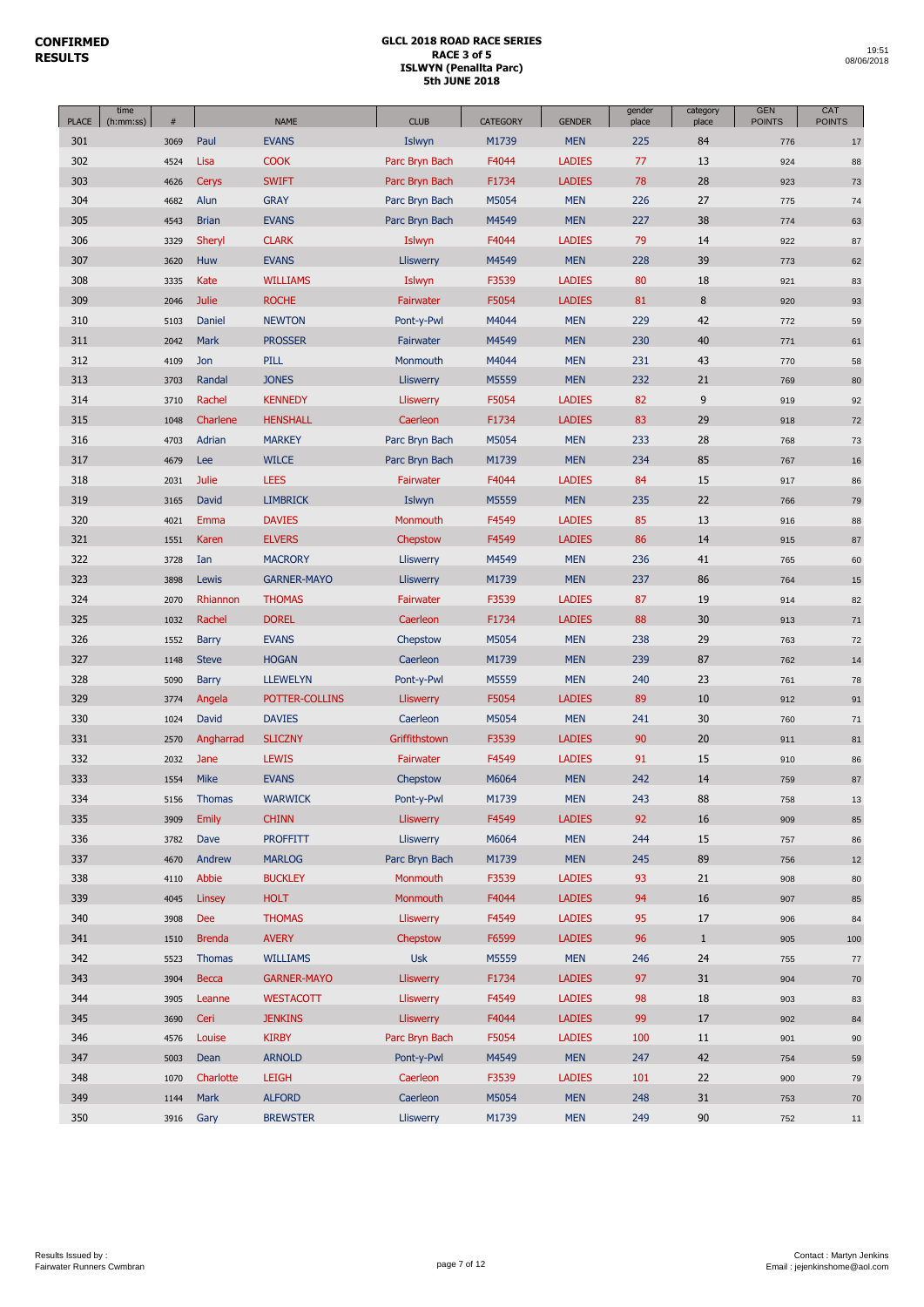| <b>PLACE</b> | time<br>(h:mm:ss) | $\#$ |               | <b>NAME</b>           | <b>CLUB</b>      | <b>CATEGORY</b> | <b>GENDER</b> | gender<br>place | category<br>place | <b>GEN</b><br><b>POINTS</b> | CAT<br><b>POINTS</b> |
|--------------|-------------------|------|---------------|-----------------------|------------------|-----------------|---------------|-----------------|-------------------|-----------------------------|----------------------|
| 351          |                   | 3273 | Emma          | <b>THOMAS</b>         | Islwyn           | F3539           | <b>LADIES</b> | 102             | 23                | 899                         | 78                   |
| 352          |                   | 4101 | Rod           | <b>WYATT</b>          | Monmouth         | M4549           | <b>MEN</b>    | 250             | 43                | 751                         | 58                   |
| 353          |                   | 4613 | Alan          | <b>PRITCHARD</b>      | Parc Bryn Bach   | M6569           | <b>MEN</b>    | 251             | $\overline{4}$    | 750                         | 97                   |
| 354          |                   | 4630 | Alexandra     | <b>THOMAS</b>         | Parc Bryn Bach   | F1734           | <b>LADIES</b> | 103             | 32                | 898                         | 69                   |
| 355          |                   | 3539 | Sonja         | <b>BREESE</b>         | <b>Lliswerry</b> | F4549           | <b>LADIES</b> | 104             | 19                | 897                         | 82                   |
| 356          |                   | 3554 | Clive         | <b>CARTER</b>         | Lliswerry        | M6064           | <b>MEN</b>    | 252             | 16                | 749                         | 85                   |
| 357          |                   | 4550 | Deanne        | <b>GRIFFITHS</b>      | Parc Bryn Bach   | F4044           | <b>LADIES</b> | 105             | 18                | 896                         | 83                   |
| 358          |                   | 4531 | Suzanne       | <b>COURT</b>          | Parc Bryn Bach   | F4549           | <b>LADIES</b> | 106             | 20                | 895                         | 81                   |
| 359          |                   | 4536 | Ruth          | <b>DAVIES</b>         | Parc Bryn Bach   | F4044           | <b>LADIES</b> | 107             | 19                | 894                         | 82                   |
| 360          |                   | 3253 | Louise        | <b>SADLER</b>         | Islwyn           | F4044           | <b>LADIES</b> | 108             | 20                | 893                         | 81                   |
| 361          |                   | 2538 | <b>Nikki</b>  | <b>HANCOX</b>         | Griffithstown    | F4549           | <b>LADIES</b> | 109             | 21                | 892                         | 80                   |
| 362          |                   | 3115 | <b>Kelly</b>  | <b>HALL</b>           | Islwyn           | F4044           | <b>LADIES</b> | 110             | 21                | 891                         | 80                   |
| 363          |                   | 4627 | Darren        | <b>SWIFT</b>          | Parc Bryn Bach   | M5054           | <b>MEN</b>    | 253             | 32                | 748                         | 69                   |
| 364          |                   | 2072 | Michael       | <b>BARNES</b>         | Fairwater        | M1739           | <b>MEN</b>    | 254             | 91                | 747                         | 10                   |
| 365          |                   | 3513 | <b>Tracey</b> | <b>BARRINGTON</b>     | <b>Lliswerry</b> | F4549           | <b>LADIES</b> | 111             | 22                | 890                         | 79                   |
| 366          |                   | 5108 | Kath          | <b>PARKINSON</b>      | Pont-y-Pwl       | F4044           | <b>LADIES</b> | 112             | 22                | 889                         | 79                   |
| 367          |                   | 3107 | <b>Kirsty</b> | <b>HOLTHAM-MORGAN</b> | Islwyn           | F3539           | <b>LADIES</b> | 113             | 24                | 888                         | 77                   |
| 368          |                   | 3220 | Richard       | <b>POWELL</b>         | Islwyn           | M4044           | <b>MEN</b>    | 255             | 44                | 746                         | 57                   |
| 369          |                   | 4710 | Lucy          | <b>ATKIN-SMITH</b>    | Parc Bryn Bach   | F1734           | <b>LADIES</b> | 114             | 33                | 887                         | 68                   |
| 370          |                   |      | Richard       | <b>COOK</b>           | Griffithstown    | M1739           | <b>MEN</b>    | 256             | 92                |                             |                      |
|              |                   | 2517 |               |                       | Parc Bryn Bach   |                 |               |                 | $\overline{2}$    | 745                         | $9$                  |
| 371          |                   | 4597 | Margrett      | <b>MONK</b>           |                  | F6599           | <b>LADIES</b> | 115             |                   | 886                         | 99                   |
| 372          |                   | 4537 | <b>Teresa</b> | <b>DAVIES</b>         | Parc Bryn Bach   | F4549           | <b>LADIES</b> | 116             | 23                | 885                         | 78                   |
| 373          |                   | 4590 | <b>Jill</b>   | <b>MATTHEWS</b>       | Parc Bryn Bach   | F6064           | <b>LADIES</b> | 117             | $\mathbf{1}$      | 884                         | 100                  |
| 374          |                   | 3797 | <b>Nigel</b>  | <b>RICHARDS</b>       | Lliswerry        | M5054           | <b>MEN</b>    | 257             | 33                | 744                         | 68                   |
| 375          |                   | 4563 | Kath          | <b>JERVIS</b>         | Parc Bryn Bach   | F6064           | <b>LADIES</b> | 118             | $\overline{2}$    | 883                         | 99                   |
| 376          |                   | 5018 | Michael       | <b>BRUNNOCK</b>       | Pont-y-Pwl       | M5054           | <b>MEN</b>    | 258             | 34                | 743                         | 67                   |
| 377          |                   | 1079 | Eddie         | <b>McDAID</b>         | Caerleon         | M6064           | <b>MEN</b>    | 259             | 17                | 742                         | 84                   |
| 378          |                   | 4556 | Alison        | <b>HOLTON</b>         | Parc Bryn Bach   | F4549           | <b>LADIES</b> | 119             | 24                | 882                         | 77                   |
| 379          |                   | 1142 | Suzanne       | <b>MAINWARRING</b>    | Caerleon         | F4549           | <b>LADIES</b> | 120             | 25                | 881                         | 76                   |
| 380          |                   | 1117 | <b>Steve</b>  | <b>SMITH</b>          | Caerleon         | M5054           | <b>MEN</b>    | 260             | 35                | 741                         | 66                   |
| 381          |                   | 5076 | Alex          | <b>JONES</b>          | Pont-y-Pwl       | F1734           | <b>LADIES</b> | 121             | 34                | 880                         | 67                   |
| 382          |                   | 4698 | Claire        | <b>BRIGGS</b>         | Parc Bryn Bach   | F3539           | <b>LADIES</b> | 122             | 25                | 879                         | 76                   |
| 383          |                   | 2507 | <b>Jenny</b>  | <b>BRADFIELD</b>      | Griffithstown    | F4044           | <b>LADIES</b> | 123             | 23                | 878                         | 78                   |
| 384          |                   | 3748 | Lisa          | <b>NICHOLS</b>        | Lliswerry        | F4549           | <b>LADIES</b> | 124             | 26                | 877                         | 75                   |
| 385          |                   | 5168 | Pam           | <b>WILLIAMS</b>       | Pont-y-Pwl       | F5559           | <b>LADIES</b> | 125             | $\overline{2}$    | 876                         | 99                   |
| 386          |                   | 4687 | <b>Beth</b>   | <b>JAMES</b>          | Parc Bryn Bach   | F3539           | <b>LADIES</b> | 126             | 26                | 875                         | 75                   |
| 387          |                   | 4519 | Ceri          | <b>CASWELL</b>        | Parc Bryn Bach   | F4044           | <b>LADIES</b> | 127             | 24                | 874                         | $77\,$               |
| 388          |                   | 1149 | Alex          | <b>GOBBETT</b>        | Caerleon         | M1739           | <b>MEN</b>    | 261             | 93                | 740                         | 8                    |
| 389          |                   | 4107 | Katie         | <b>SPENCER</b>        | <b>Monmouth</b>  | F1734           | <b>LADIES</b> | 128             | 35                | 873                         | 66                   |
| 390          |                   | 5049 | Michelle      | <b>GOOCH</b>          | Pont-y-Pwl       | F5054           | <b>LADIES</b> | 129             | 12                | 872                         | 89                   |
| 391          |                   | 4609 | Kathryn       | <b>PRICE</b>          | Parc Bryn Bach   | F4549           | <b>LADIES</b> | 130             | 27                | 871                         | 74                   |
| 392          |                   | 3809 | <b>Stuart</b> | <b>SALVAGE</b>        | <b>Lliswerry</b> | M4549           | <b>MEN</b>    | 262             | 44                | 739                         | 57                   |
| 393          |                   | 5517 | Graham        | <b>SIMPSON</b>        | <b>Usk</b>       | M5559           | <b>MEN</b>    | 263             | 25                | 738                         | 76                   |
| 394          |                   | 2601 | Ceri          | <b>WILLIAMS</b>       | Griffithstown    | M5054           | <b>MEN</b>    | 264             | 36                | 737                         | 65                   |
| 395          |                   | 3524 | Sarah         | <b>BENT</b>           | <b>Lliswerry</b> | F4549           | <b>LADIES</b> | 131             | 28                | 870                         | 73                   |
| 396          |                   | 3646 | Pam           | <b>GRANTHAM</b>       | Lliswerry        | F5054           | <b>LADIES</b> | 132             | 13                | 869                         | 88                   |
| 397          |                   | 1513 | Jane          | <b>BAYLISS</b>        | Chepstow         | F6599           | <b>LADIES</b> | 133             | 3                 | 868                         | 98                   |
| 398          |                   | 3917 | Gareth        | <b>YEOMAN</b>         | <b>Lliswerry</b> | M1739           | <b>MEN</b>    | 265             | 94                | 736                         | $\overline{7}$       |
| 399          |                   | 4628 | Lee-Anne      | <b>TAYLOR</b>         | Parc Bryn Bach   | F4044           | <b>LADIES</b> | 134             | 25                | 867                         | 76                   |
| 400          |                   | 1512 | Geoffrey      | <b>BAYLISS</b>        | Chepstow         | M7099           | <b>MEN</b>    | 266             | $\overline{2}$    | 735                         | 99                   |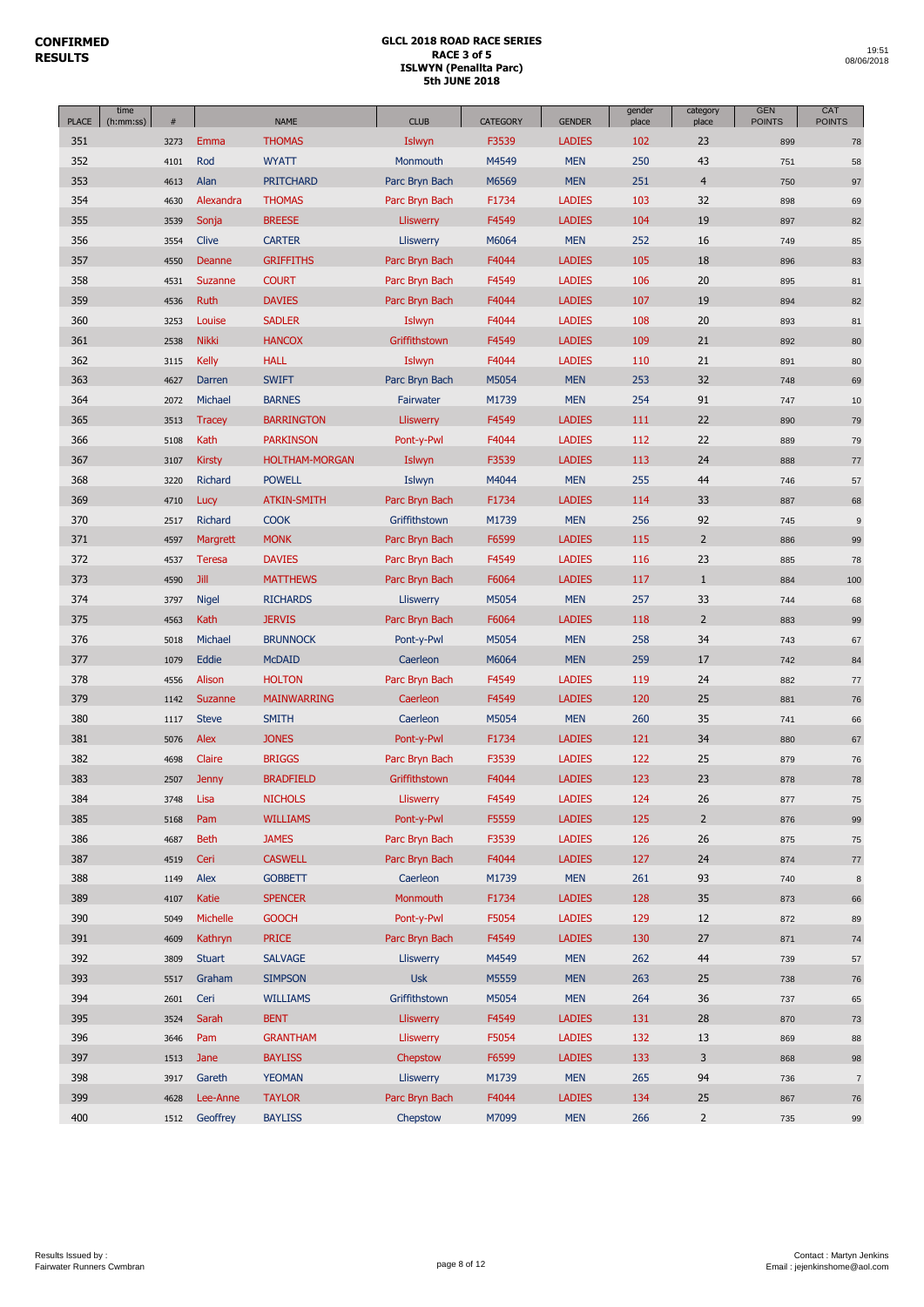| time<br><b>PLACE</b><br>(h:mm:ss) | $\#$ |               | <b>NAME</b>           | <b>CLUB</b>      | <b>CATEGORY</b> | <b>GENDER</b> | gender<br>place | category<br>place | <b>GEN</b><br><b>POINTS</b> | CAT<br><b>POINTS</b> |
|-----------------------------------|------|---------------|-----------------------|------------------|-----------------|---------------|-----------------|-------------------|-----------------------------|----------------------|
| 401                               | 1505 | Sue           | <b>ASHTON</b>         | Chepstow         | F6064           | <b>LADIES</b> | 135             | 3                 | 866                         | 98                   |
| 402                               | 3305 | Aled          | <b>WYNNE</b>          | Islwyn           | M1739           | <b>MEN</b>    | 267             | 95                | 734                         | $\,6\,$              |
| 403                               | 4067 | Leah          | <b>MORRIS</b>         | Monmouth         | F1734           | <b>LADIES</b> | 136             | 36                | 865                         | 65                   |
| 404                               | 5186 | Gary          | <b>WILLCOX</b>        | Pont-y-Pwl       | M5559           | <b>MEN</b>    | 268             | 26                | 733                         | 75                   |
| 405                               | 1068 | <b>Beth</b>   | <b>KERSHAW-NAYLOR</b> | Caerleon         | F3539           | <b>LADIES</b> | 137             | 27                | 864                         | 74                   |
| 406                               | 3830 | Sheona        | <b>STUBBS</b>         | <b>Lliswerry</b> | F4044           | <b>LADIES</b> | 138             | 26                | 863                         | 75                   |
| 407                               | 1101 | Vanessa       | <b>PRITCHARD</b>      | Caerleon         | F4044           | <b>LADIES</b> | 139             | 27                | 862                         | 74                   |
| 408                               | 3550 | <b>Tracy</b>  | <b>BURTON</b>         | <b>Lliswerry</b> | F5559           | <b>LADIES</b> | 140             | 3                 | 861                         | 98                   |
| 409                               | 3650 | Julia         | <b>GROOMBRIDGE</b>    | <b>Lliswerry</b> | F5054           | <b>LADIES</b> | 141             | 14                | 860                         | 87                   |
| 410                               | 3724 | Gaynor        | <b>LUGG</b>           | Lliswerry        | F5054           | <b>LADIES</b> | 142             | 15                | 859                         | 86                   |
| 411                               | 3891 | Louise        | <b>HOPKINS</b>        | Lliswerry        | F5054           | <b>LADIES</b> | 143             | 16                | 858                         | 85                   |
| 412                               | 4690 | Claire        | <b>AHERNE</b>         | Parc Bryn Bach   | F4549           | <b>LADIES</b> | 144             | 29                | 857                         | 72                   |
| 413                               | 4695 | Leigh-Anne    | <b>VOWLES</b>         | Parc Bryn Bach   | F1734           | <b>LADIES</b> | 145             | 37                | 856                         | 64                   |
| 414                               | 3024 | Lisa          | <b>CHAPLIN</b>        | Islwyn           | F3539           | <b>LADIES</b> | 146             | 28                | 855                         | 73                   |
| 415                               | 4699 | Catherine     | <b>PRICE</b>          | Parc Bryn Bach   | F4044           | <b>LADIES</b> | 147             | 28                | 854                         | 73                   |
| 416                               | 3911 | <b>Tracy</b>  | <b>STRYDOM</b>        | Lliswerry        | F5054           | <b>LADIES</b> | 148             | 17                | 853                         | 84                   |
| 417                               | 2602 | Helen         | <b>WARRENDER</b>      | Griffithstown    | F5054           | <b>LADIES</b> | 149             | 18                | 852                         | 83                   |
| 418                               | 2529 | Cath          | <b>EDWARD</b>         | Griffithstown    | F5054           | <b>LADIES</b> | 150             | 19                | 851                         | 82                   |
| 419                               | 3140 | <b>Vicki</b>  | <b>JONES</b>          | Islwyn           | F4549           | <b>LADIES</b> | 151             | 30                | 850                         | 71                   |
| 420                               | 4635 | Delwyn        | <b>TYLER</b>          | Parc Bryn Bach   | M1739           | <b>MEN</b>    | 269             | 96                | 732                         | $\mathbf 5$          |
| 421                               | 4554 | Nathan        | <b>HARPER</b>         | Parc Bryn Bach   | M1739           | <b>MEN</b>    | 270             | 97                | 731                         | $\overline{4}$       |
| 422                               | 4589 | Caroline      | <b>MATTHEWS</b>       | Parc Bryn Bach   | F4549           | <b>LADIES</b> | 152             | 31                | 849                         | 70                   |
| 423                               | 2562 | Wendy         | <b>REES</b>           | Griffithstown    | F5559           | <b>LADIES</b> | 153             | $\overline{4}$    | 848                         | 97                   |
| 424                               | 3699 | Desmond       | <b>JONES</b>          | Lliswerry        | M4549           | <b>MEN</b>    | 271             | 45                | 730                         | 56                   |
| 425                               | 2035 | <b>Sheree</b> | <b>MANN</b>           | Fairwater        | F5054           | <b>LADIES</b> | 154             | 20                | 847                         | 81                   |
| 426                               | 1575 | Anne          | <b>JENNER</b>         | Chepstow         | F5559           | <b>LADIES</b> | 155             | 5                 | 846                         | 96                   |
| 427                               | 1049 | Joanne        | <b>HENSHALL</b>       | Caerleon         | F4549           | <b>LADIES</b> | 156             | 32                | 845                         | 69                   |
| 428                               | 5091 | Karen         | <b>LLEWELYN</b>       | Pont-y-Pwl       | F5559           | <b>LADIES</b> | 157             | 6                 | 844                         | 95                   |
| 429                               | 3910 | Alison        | <b>JENKINS</b>        | Lliswerry        | F5054           | <b>LADIES</b> | 158             | 21                | 843                         | 80                   |
| 430                               | 3718 | Janine        | <b>LANE</b>           | Lliswerry        | F4044           | <b>LADIES</b> | 159             | 29                | 842                         | 72                   |
| 431                               | 1555 | <b>Dick</b>   | <b>FINCH</b>          | Chepstow         | M7099           | <b>MEN</b>    | 272             | 3                 | 729                         | 98                   |
| 432                               | 3333 | Claire        | <b>LILLEY</b>         | Islwyn           | F4044           | <b>LADIES</b> | 160             | 30                | 841                         | 71                   |
| 433                               | 3317 | Rhiannon      | <b>HALE</b>           | Islwyn           | F3539           | <b>LADIES</b> | 161             | 29                | 840                         | 72                   |
| 434                               | 3337 | Simon         | <b>STEPHENS</b>       | Islwyn           | M4549           | <b>MEN</b>    | 273             | 46                | 728                         | 55                   |
| 435                               | 4641 | Johanna       | <b>WILES</b>          | Parc Bryn Bach   | F5054           | <b>LADIES</b> | 162             | 22                | 839                         | 79                   |
| 436                               | 3602 | Ceri          | <b>DONOVAN</b>        | Lliswerry        | F4549           | <b>LADIES</b> | 163             | 33                | 838                         | 68                   |
| 437                               | 3793 | Amanda        | <b>RICHARDS</b>       | <b>Lliswerry</b> | F5054           | <b>LADIES</b> | 164             | 23                | 837                         | ${\bf 78}$           |
| 438                               | 3044 | Helen         | <b>DAVIES</b>         | Islwyn           | F5054           | <b>LADIES</b> | 165             | 24                | 836                         | 77                   |
| 439                               | 4013 | <b>Sian</b>   | <b>BURNS</b>          | Monmouth         | F5054           | <b>LADIES</b> | 166             | 25                | 835                         | 76                   |
| 440                               | 3189 | Karolyn       | <b>MORGAN</b>         | Islwyn           | F4549           | <b>LADIES</b> | 167             | 34                | 834                         | 67                   |
| 441                               | 3637 | Chris         | <b>GENTLE</b>         | <b>Lliswerry</b> | M5054           | <b>MEN</b>    | 274             | 37                | 727                         | 64                   |
| 442                               | 4547 | Samantha      | <b>GEORGE</b>         | Parc Bryn Bach   | F3539           | <b>LADIES</b> | 168             | 30                | 833                         | 71                   |
| 443                               | 5175 | Sharon        | <b>HERBERT</b>        | Pont-y-Pwl       | F5054           | <b>LADIES</b> | 169             | 26                | 832                         | ${\bf 75}$           |
| 444                               | 3203 | Malcolm       | <b>PARKER</b>         | Islwyn           | M7099           | <b>MEN</b>    | 275             | $\overline{4}$    | 726                         | 97                   |
| 445                               | 4018 | Sarah         | <b>CLIFTON</b>        | Monmouth         | F4044           | <b>LADIES</b> | 170             | 31                | 831                         | 70                   |
| 446                               | 3271 | Andrea        | <b>THOMAS</b>         | Islwyn           | F4549           | <b>LADIES</b> | 171             | 35                | 830                         | 66                   |
| 447                               | 4702 | Sian          | <b>STEADMAN</b>       | Parc Bryn Bach   | F5054           | <b>LADIES</b> | 172             | 27                | 829                         | 74                   |
| 448                               | 5176 | Shiree        | <b>JONES</b>          | Pont-y-Pwl       | F1734           | <b>LADIES</b> | 173             | 38                | 828                         | 63                   |
| 449                               | 3508 | Maria         | <b>ATKIN</b>          | <b>Lliswerry</b> | F5054           | <b>LADIES</b> | 174             | 28                | 827                         | 73                   |
| 450                               | 3252 | Jason         | <b>RUSSELL</b>        | Islwyn           | M4044           | <b>MEN</b>    | 276             | 45                | 725                         | 56                   |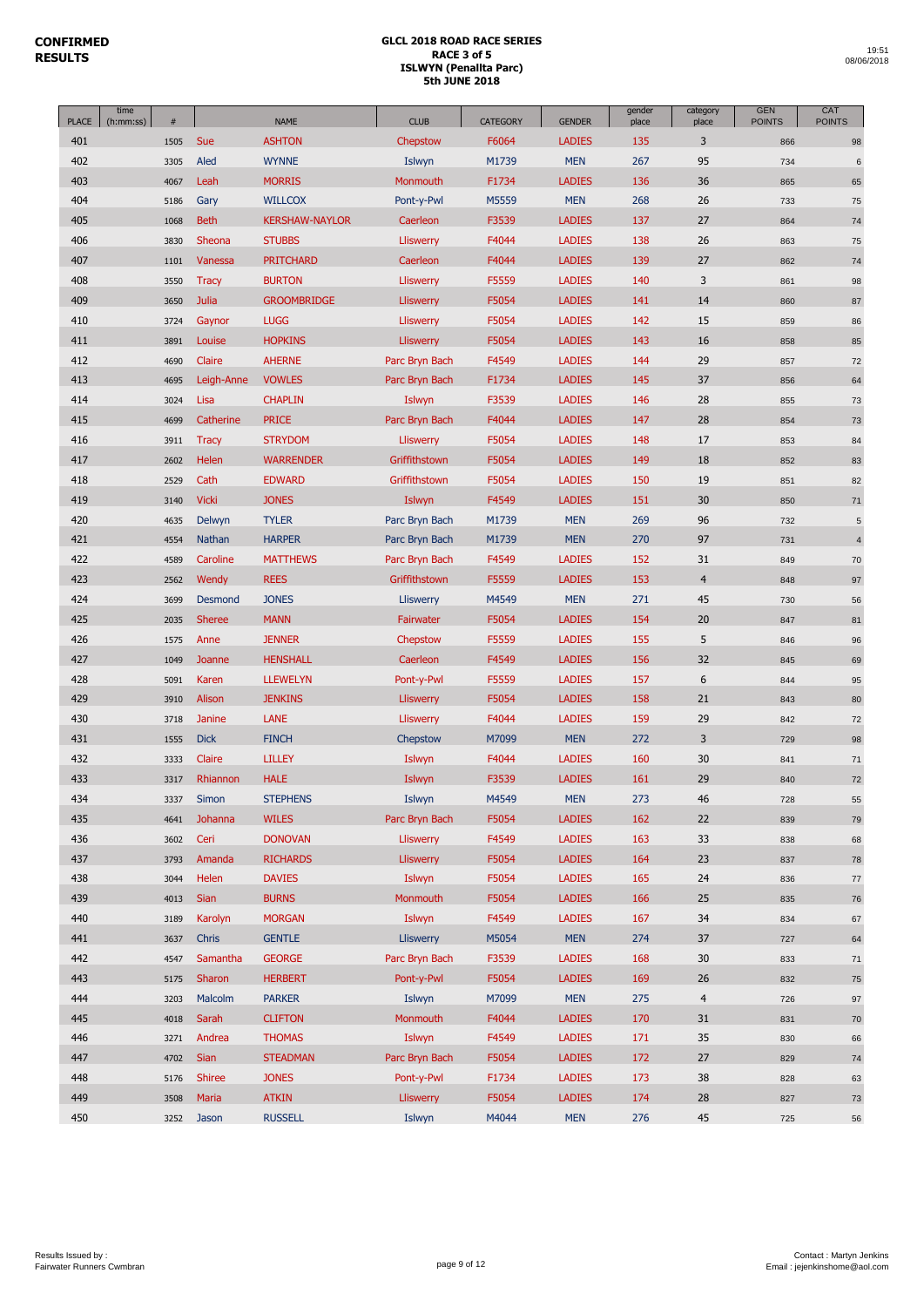| <b>PLACE</b> | time<br>(h:mm:ss) | #    |                 | <b>NAME</b>               | <b>CLUB</b>    | <b>CATEGORY</b> | <b>GENDER</b> | gender<br>place | category<br>place | <b>GEN</b><br><b>POINTS</b> | CAT<br><b>POINTS</b> |
|--------------|-------------------|------|-----------------|---------------------------|----------------|-----------------|---------------|-----------------|-------------------|-----------------------------|----------------------|
| 451          |                   | 4693 | Melanie         | <b>PHILLIPS</b>           | Parc Bryn Bach | F4044           | <b>LADIES</b> | 175             | 32                | 826                         | 69                   |
| 452          |                   | 4696 | <b>Brigitte</b> | <b>HEASLEY</b>            | Parc Bryn Bach | F5559           | <b>LADIES</b> | 176             | $\overline{7}$    | 825                         | 94                   |
| 453          |                   | 3783 | Louise          | <b>QUATERMASS</b>         | Lliswerry      | F3539           | <b>LADIES</b> | 177             | 31                | 824                         | 70                   |
| 454          |                   | 3120 | <b>Sian</b>     | <b>JOHNSON</b>            | Islwyn         | F3539           | <b>LADIES</b> | 178             | 32                | 823                         | 69                   |
| 455          |                   | 3332 | Katie           | <b>WOODHOUSE</b>          | Islwyn         | F1734           | <b>LADIES</b> | 179             | 39                | 822                         | 62                   |
| 456          |                   | 4664 | Lydia           | <b>CAWSEY</b>             | Parc Bryn Bach | F1734           | <b>LADIES</b> | 180             | 40                | 821                         | 61                   |
| 457          |                   | 3310 | <b>Jodie</b>    | <b>HODDER</b>             | Islwyn         | F1734           | <b>LADIES</b> | 181             | 41                | 820                         | 60                   |
| 458          |                   | 3339 | Nicola          | <b>HAMBRIDGE</b>          | Islwyn         | F1734           | <b>LADIES</b> | 182             | 42                | 819                         | 59                   |
| 459          |                   | 3244 | Nicola          | <b>RICHARDS</b>           | Islwyn         | F4044           | <b>LADIES</b> | 183             | 33                | 818                         | 68                   |
| 460          |                   | 4647 | Sarah           | <b>WILLIAMS</b>           | Parc Bryn Bach | F4044           | <b>LADIES</b> | 184             | 34                | 817                         | 67                   |
| 461          |                   | 3311 | Sarah           | <b>TUCKER</b>             | Islwyn         | F4044           | <b>LADIES</b> | 185             | 35                | 816                         | 66                   |
| 462          |                   | 3629 | Yvonne          | <b>FORSEY</b>             | Lliswerry      | F6064           | <b>LADIES</b> | 186             | 4                 | 815                         | 97                   |
| 463          |                   | 4680 | Lisa            | <b>JAMES</b>              | Parc Bryn Bach | F5054           | <b>LADIES</b> | 187             | 29                | 814                         | 72                   |
| 464          |                   | 4686 | Cath            | <b>CROSS</b>              | Parc Bryn Bach | F5054           | <b>LADIES</b> | 188             | 30                | 813                         | 71                   |
| 465          |                   | 4561 | Maricel         | <b>JENKINS-BELOHORSKA</b> | Parc Bryn Bach | F1734           | <b>LADIES</b> | 189             | 43                | 812                         | 58                   |
| 466          |                   | 4691 | Rosalind        | <b>JONES</b>              | Parc Bryn Bach | F5559           | <b>LADIES</b> | 190             | 8                 | 811                         | 93                   |
| 467          |                   | 1146 | <b>Tracy</b>    | <b>COOPER</b>             | Caerleon       | F3539           | <b>LADIES</b> | 191             | 33                | 810                         | 68                   |
| 468          |                   | 2053 | Suzanne         | <b>WILLIAMS</b>           | Fairwater      | F5054           | <b>LADIES</b> | 192             | 31                | 809                         | 70                   |
| 469          |                   | 1055 | Gwyn            | <b>HOWELLS</b>            | Caerleon       | F6599           | <b>LADIES</b> | 193             | $\overline{4}$    | 808                         | 97                   |
| 470          |                   | 3707 | <b>Sian</b>     | <b>JONES</b>              | Lliswerry      | F3539           | <b>LADIES</b> | 194             | 34                | 807                         | 67                   |
| 471          |                   | 1637 | Syd             | <b>WHEELER</b>            | Chepstow       | M7099           | <b>MEN</b>    | 277             | 5                 | 724                         | 96                   |
| 472          |                   | 3176 | Wendy           | <b>MATTHEWS</b>           | Islwyn         | F5054           | <b>LADIES</b> | 195             | 32                | 806                         | 69                   |
| 473          |                   | 3020 | Kate            | <b>CARDWELL</b>           | Islwyn         | F4549           | <b>LADIES</b> | 196             | 36                | 805                         | 65                   |
| 474          |                   | 3227 | Jaye            | <b>PRICE</b>              | Islwyn         | F1734           | <b>LADIES</b> | 197             | 44                | 804                         | 57                   |
| 475          |                   | 3174 | Carys-Sian      | <b>MALARCZYK</b>          | Islwyn         | F1734           | <b>LADIES</b> | 198             | 45                | 803                         | 56                   |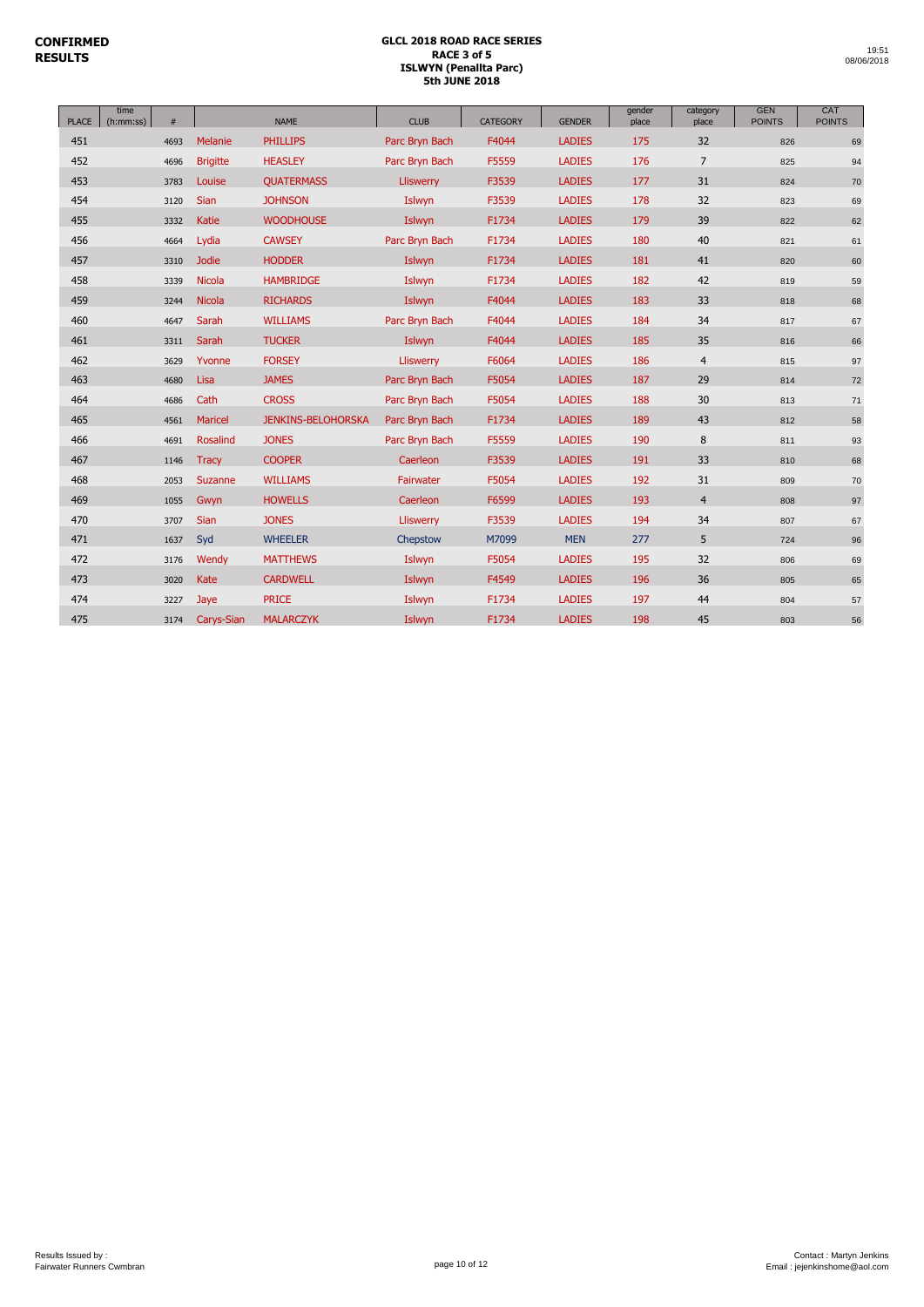**CONFIRMED RESULTS GLCL 2018 ROAD RACE SERIES Race 3 of 5 ISLWYN (Penallta Parc) 5th June**

19:51 08/06/2018

# **RACE SUMMARY**

|                     |     | NUMBER OF RUNNERS BY CATEGORY |     | NUMBER OF RUNNERS BY CLUB |            |    |              |
|---------------------|-----|-------------------------------|-----|---------------------------|------------|----|--------------|
| F1734               | 45  | M1739                         | 97  | <b>CLUB</b>               | LADIES MEN |    | <b>TOTAL</b> |
| F3539               | 34  | M4044                         | 45  | <b>CAERLEON</b>           | 13         | 23 | 36           |
| F4044               | 35  | M4549                         | 46  | <b>CHEPSTOW</b>           | 13         | 18 | 31           |
| F4549               | 36  | M5054                         | 37  | <b>FAIRWATER</b>          | 13         | 15 | 28           |
| <b>F5054</b>        | 32  | M5559                         | 26  | <b>GRIFFITHSTOWN</b>      | 6          | 10 | 16           |
| F5559               | 8   | M6064                         | 17  | <b>ISLWYN</b>             | 31         | 53 | 84           |
| F6064               | 4   | M6569                         | 4   | <b>LLISWERRY</b>          | 43         | 60 | 103          |
| F6599               | 4   | M7099                         | 5   | <b>MONMOUTH</b>           | 13         | 12 | 25           |
|                     |     |                               |     | <b>PARC BRYN BACH</b>     | 48         | 50 | 98           |
| <b>LADIES TOTAL</b> | 198 | <b>MENS TOTAL</b>             | 277 | <b>PONTYPOOL</b>          | 17         | 30 | 47           |

| NUMBER OF RUNNERS BY CLUB                 |    |    |     |  |  |  |  |  |  |  |
|-------------------------------------------|----|----|-----|--|--|--|--|--|--|--|
| <b>LADIES MEN</b><br>TOTAL<br><b>CLUB</b> |    |    |     |  |  |  |  |  |  |  |
| <b>CAERLEON</b>                           | 13 | 23 | 36  |  |  |  |  |  |  |  |
| <b>CHEPSTOW</b>                           | 13 | 18 | 31  |  |  |  |  |  |  |  |
| <b>FAIRWATER</b>                          | 13 | 15 | 28  |  |  |  |  |  |  |  |
| <b>GRIFFITHSTOWN</b>                      | 6  | 10 | 16  |  |  |  |  |  |  |  |
| <b>ISLWYN</b>                             | 31 | 53 | 84  |  |  |  |  |  |  |  |
| <b>LLISWERRY</b>                          | 43 | 60 | 103 |  |  |  |  |  |  |  |
| MONMOUTH                                  | 13 | 12 | 25  |  |  |  |  |  |  |  |
| <b>PARC BRYN BACH</b>                     | 48 | 50 | 98  |  |  |  |  |  |  |  |
| <b>PONTYPOOL</b>                          | 17 | 30 | 47  |  |  |  |  |  |  |  |
| <b>USK</b>                                | 1  | 6  |     |  |  |  |  |  |  |  |
|                                           |    |    |     |  |  |  |  |  |  |  |
| 27<br>198<br>475<br>TOTAL                 |    |    |     |  |  |  |  |  |  |  |